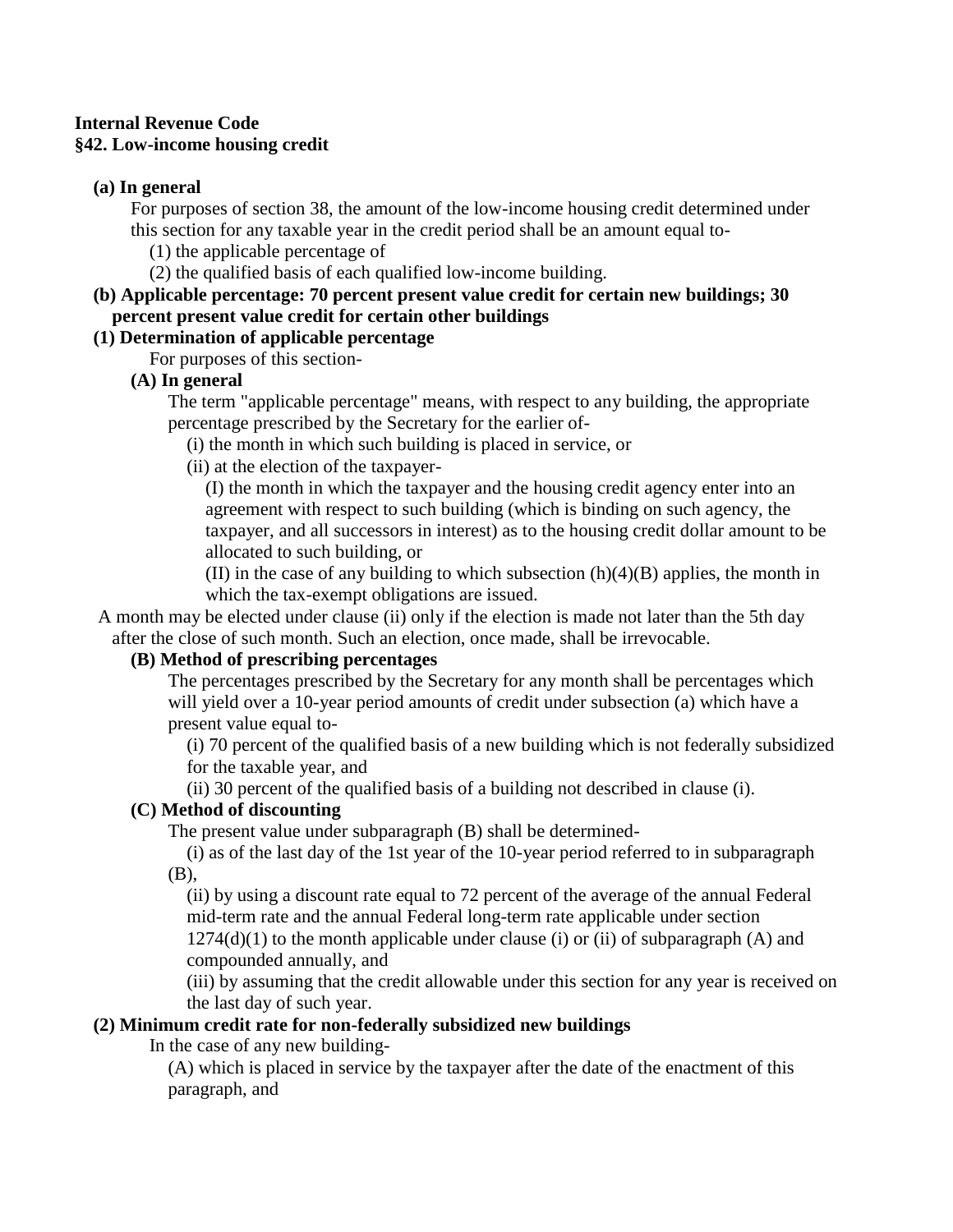(B) which is not federally subsidized for the taxable year, the applicable percentage shall not be less than 9 percent.

**(3) Cross references**

**(A) For treatment of certain rehabilitation expenditures as separate new buildings, see subsection (e).**

**(B) For determination of applicable percentage for increases in qualified basis after the 1st year of the credit period, see subsection (f)(3).**

**(C) For authority of housing credit agency to limit applicable percentage and qualified basis which may be taken into account under this section with respect to any building, see subsection (h)(7).**

#### **(c) Qualified basis; qualified low-income building**

For purposes of this section-

# **(1) Qualified basis**

## **(A) Determination**

The qualified basis of any qualified low-income building for any taxable year is an amount equal to-

(i) the applicable fraction (determined as of the close of such taxable year) of

(ii) the eligible basis of such building (determined under subsection  $(d)(5)$ ).

# **(B) Applicable fraction**

For purposes of subparagraph (A), the term "applicable fraction" means the smaller of the unit fraction or the floor space fraction.

### **(C) Unit fraction**

For purposes of subparagraph (B), the term "unit fraction" means the fraction-

(i) the numerator of which is the number of low-income units in the building, and (ii) the denominator of which is the number of residential rental units (whether or not occupied) in such building.

## **(D) Floor space fraction**

For purposes of subparagraph (B), the term "floor space fraction" means the fraction- (i) the numerator of which is the total floor space of the low-income units in such building, and

(ii) the denominator of which is the total floor space of the residential rental units (whether or not occupied) in such building.

## **(E) Qualified basis to include portion of building used to provide supportive services for homeless**

In the case of a qualified low-income building described in subsection  $(i)(3)(B)(iii)$ , the qualified basis of such building for any taxable year shall be increased by the lesser of-

(i) so much of the eligible basis of such building as is used throughout the year to provide supportive services designed to assist tenants in locating and retaining permanent housing, or

(ii) 20 percent of the qualified basis of such building (determined without regard to this subparagraph).

# **(2) Qualified low-income building**

The term "qualified low-income building" means any building-

(A) which is part of a qualified low-income housing project at all times during the period- (i) beginning on the 1st day in the compliance period on which such building is part of such a project, and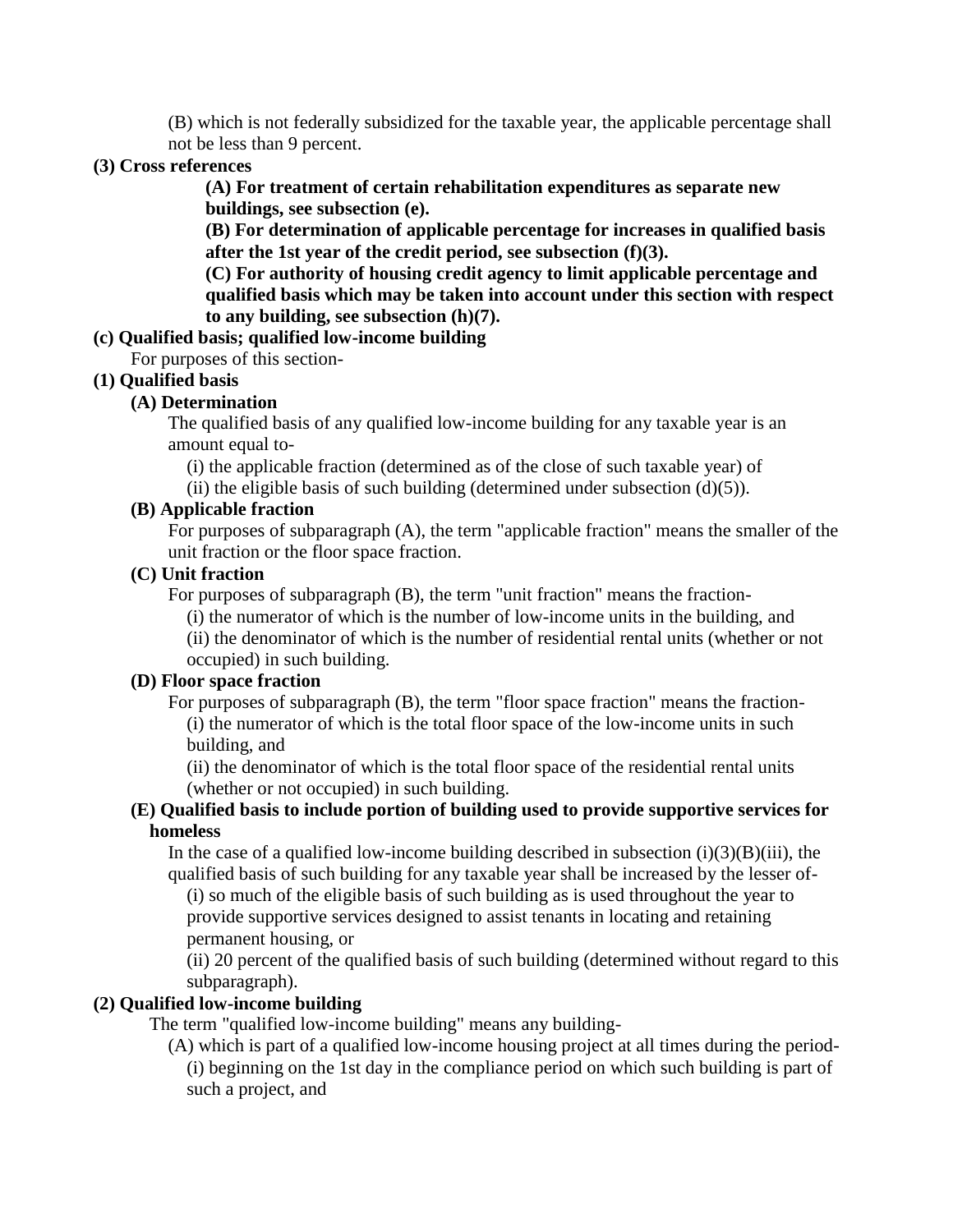(ii) ending on the last day of the compliance period with respect to such building, and (B) to which the amendments made by section 201(a) of the Tax Reform Act of 1986 apply.

#### **(d) Eligible basis**

For purposes of this section-

### **(1) New buildings**

The eligible basis of a new building is its adjusted basis as of the close of the 1st taxable year of the credit period.

# **(2) Existing buildings**

# **(A) In general**

The eligible basis of an existing building is-

(i) in the case of a building which meets the requirements of subparagraph (B), its adjusted basis as of the close of the 1st taxable year of the credit period, and

(ii) zero in any other case.

## **(B) Requirements**

A building meets the requirements of this subparagraph if-

(i) the building is acquired by purchase (as defined in section  $179(d)(2)$ ),

(ii) there is a period of at least 10 years between the date of its acquisition by the taxpayer and the date the building was last placed in service,

(iii) the building was not previously placed in service by the taxpayer or by any person who was a related person with respect to the taxpayer as of the time previously placed in service, and

 $(iv)$  except as provided in subsection  $(f)(5)$ , a credit is allowable under subsection (a) by reason of subsection (e) with respect to the building.

#### **(C) Adjusted basis**

For purposes of subparagraph (A), the adjusted basis of any building shall not include so much of the basis of such building as is determined by reference to the basis of other property held at any time by the person acquiring the building.

## **(D) Special rules for subparagraph (B)**

#### **(i) Special rules for certain transfers**

For purposes of determining under subparagraph (B)(ii) when a building was last placed in service, there shall not be taken into account any placement in service-

(I) in connection with the acquisition of the building in a transaction in which the basis of the building in the hands of the person acquiring it is determined in whole or in part by reference to the adjusted basis of such building in the hands of the person from whom acquired,

(II) by a person whose basis in such building is determined under section 1014(a) (relating to property acquired from a decedent),

(III) by any governmental unit or qualified nonprofit organization (as defined in subsection  $(h)(5)$ ) if the requirements of subparagraph  $(B)(ii)$  are met with respect to the placement in service by such unit or organization and all the income from such property is exempt from Federal income taxation,

(IV) by any person who acquired such building by foreclosure (or by instrument in lieu of foreclosure) of any purchase-money security interest held by such person if the requirements of subparagraph (B)(ii) are met with respect to the placement in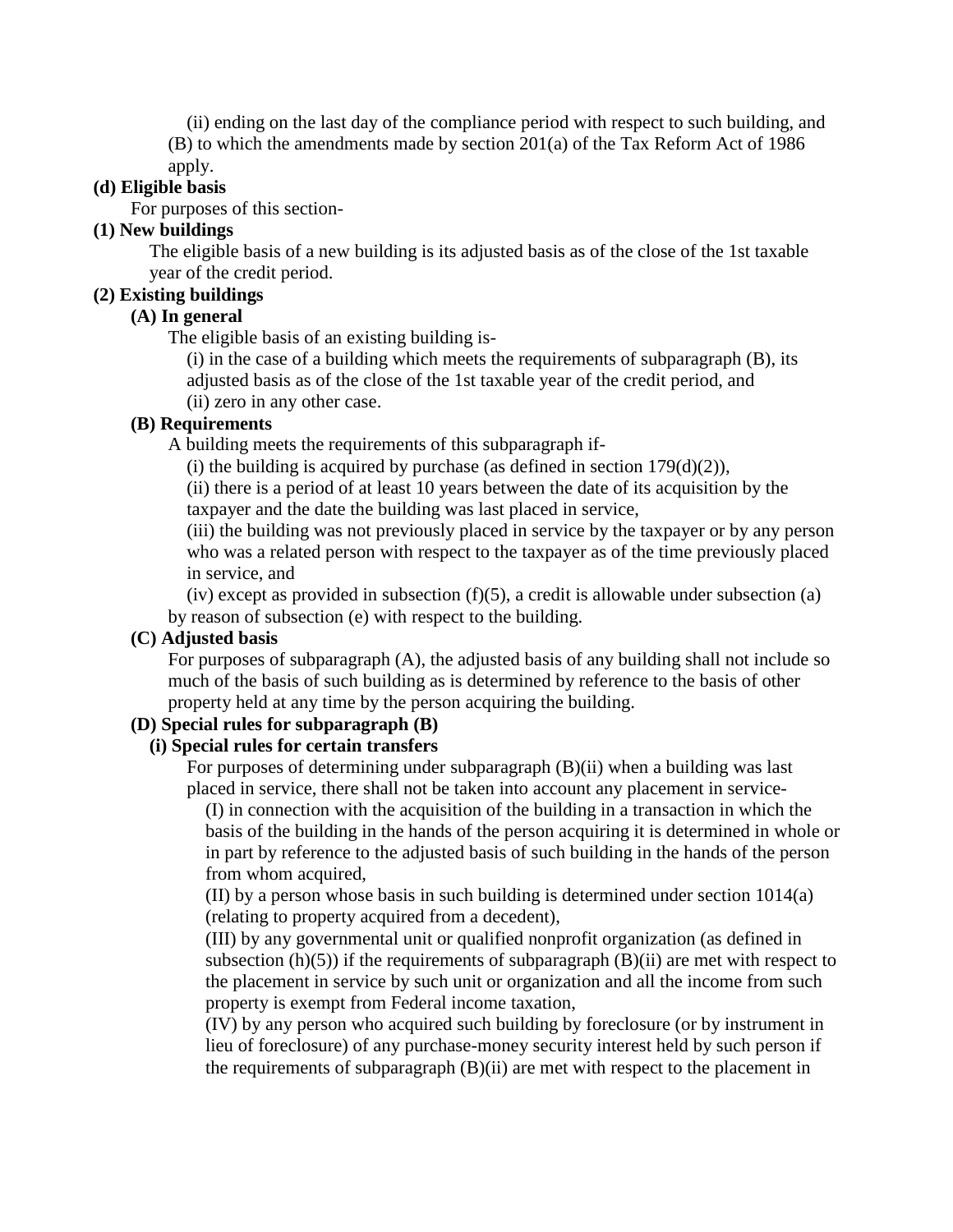service by such person and such building is resold within 12 months after the date such building is placed in service by such person after such foreclosure, or (V) of a single-family residence by any individual who owned and used such residence for no other purpose than as his principal residence.

#### **(ii) Related person**

For purposes of subparagraph (B)(iii), a person (hereinafter in this subclause referred to as the "related person") is related to any person if the related person bears a relationship to such person specified in section 267(b) or 707(b)(1), or the related person and such person are engaged in trades or businesses under common control (within the meaning of subsections (a) and (b) of section 52).

## **(3) Eligible basis reduced where disproportionate standards for units**

#### **(A) In general**

Except as provided in subparagraph (B), the eligible basis of any building shall be reduced by an amount equal to the portion of the adjusted basis of the building which is attributable to residential rental units in the building which are not low-income units and which are above the average quality standard of the low-income units in the building.

#### **(B) Exception where taxpayer elects to exclude excess costs**

#### **(i) In general**

Subparagraph (A) shall not apply with respect to a residential rental unit in a building which is not a low-income unit if-

(I) the excess described in clause (ii) with respect to such unit is not greater than 15 percent of the cost described in clause (ii)(II), and

(II) the taxpayer elects to exclude from the eligible basis of such building the excess described in clause (ii) with respect to such unit.

#### **(ii) Excess**

The excess described in this clause with respect to any unit is the excess of-

(I) the cost of such unit, over

(II) the amount which would be the cost of such unit if the average cost per square foot of low-income units in the building were substituted for the cost per square foot of such unit.

The Secretary may by regulation provide for the determination of the excess under this clause on a basis other than square foot costs.

#### **(4) Special rules relating to determination of adjusted basis**

For purposes of this subsection-

**(A) In general**

Except as provided in subparagraphs (B) and (C), the adjusted basis of any building shall be determined without regard to the adjusted basis of any property which is not residential rental property.

#### **(B) Basis of property in common areas, etc., included**

The adjusted basis of any building shall be determined by taking into account the adjusted basis of property (of a character subject to the allowance for depreciation) used in common areas or provided as comparable amenities to all residential rental units in such building.

# **(C) Inclusion of basis of property used to provide services for certain nontenants**

**(i) In general**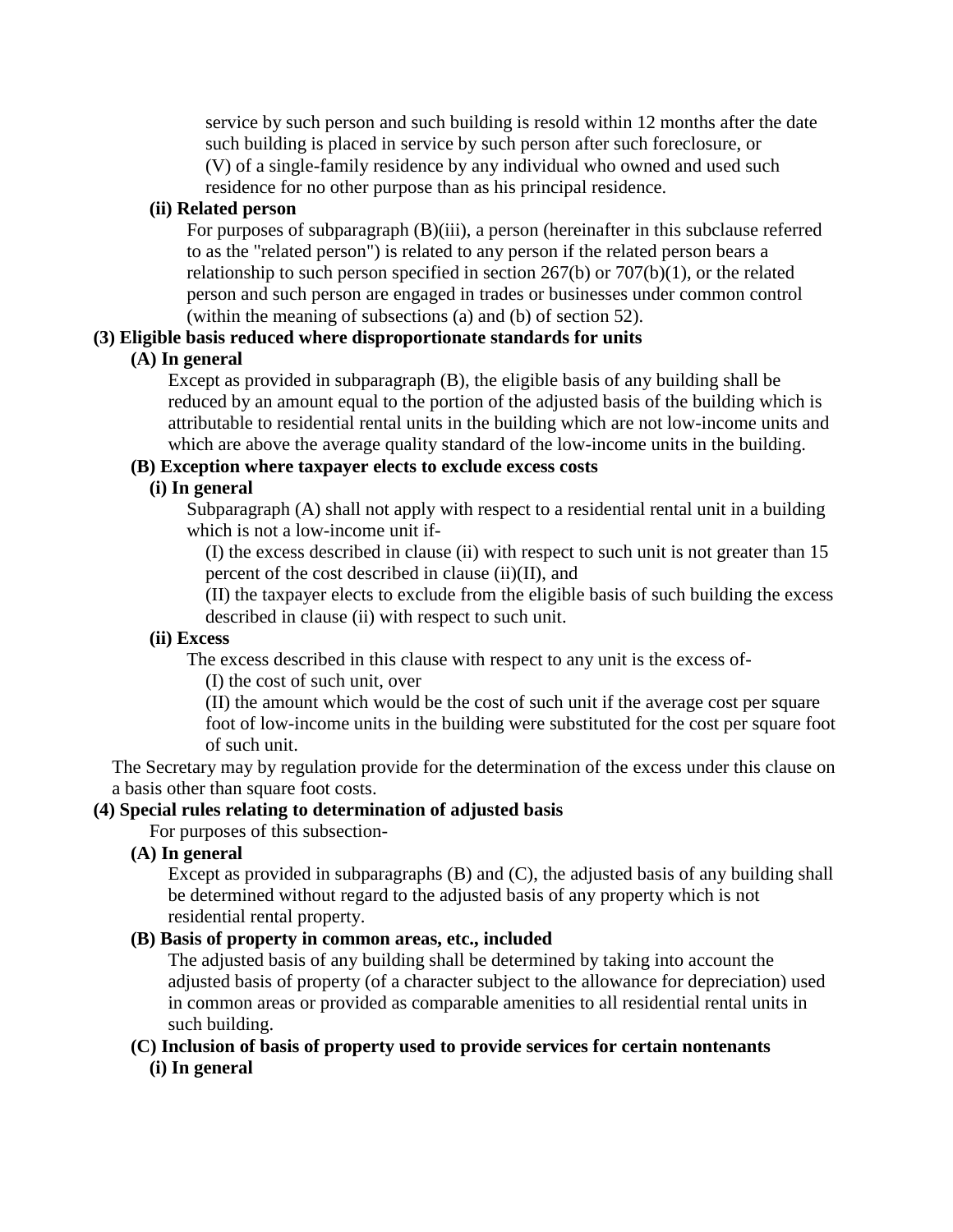The adjusted basis of any building located in a qualified census tract (as defined in paragraph  $(5)(C)$ ) shall be determined by taking into account the adjusted basis of property (of a character subject to the allowance for depreciation and not otherwise taken into account) used throughout the taxable year in providing any community service facility.

#### **(ii) Limitation**

The increase in the adjusted basis of any building which is taken into account by reason of clause (i) shall not exceed the sum of-

(I) 25 percent of so much of the eligible basis of the qualified low-income housing project of which it is a part as does not exceed \$15,000,000, plus

(II) 10 percent of so much of the eligible basis of such project as is not taken into account under subclause (I).

For purposes of the preceding sentence, all community service facilities which are part of the same qualified low-income housing project shall be treated as one facility.

#### **(iii) Community service facility**

For purposes of this subparagraph, the term "community service facility" means any facility designed to serve primarily individuals whose income is 60 percent or less of area median income (within the meaning of subsection  $(g)(1)(B)$ ).

## **(D) No reduction for depreciation**

The adjusted basis of any building shall be determined without regard to paragraphs (2) and (3) of section 1016(a).

### **(5) Special rules for determining eligible basis**

#### **(A) Federal grants not taken into account in determining eligible basis**

The eligible basis of a building shall not include any costs financed with the proceeds of a federally funded grant.

## **(B) Increase in credit for buildings in high cost areas**

#### **(i) In general**

In the case of any building located in a qualified census tract or difficult development area which is designated for purposes of this subparagraph-

(I) in the case of a new building, the eligible basis of such building shall be 130 percent of such basis determined without regard to this subparagraph, and (II) in the case of an existing building, the rehabilitation expenditures taken into account under subsection (e) shall be 130 percent of such expenditures determined without regard to this subparagraph.

#### **(ii) Qualified census tract**

## **(I) In general**

The term "qualified census tract" means any census tract which is designated by the Secretary of Housing and Urban Development and, for the most recent year for which census data are available on household income in such tract, either in which 50 percent or more of the households have an income which is less than 60 percent of the area median gross income for such year or which has a poverty rate of at least 25 percent. If the Secretary of Housing and Urban Development determines that sufficient data for any period are not available to apply this clause on the basis of census tracts, such Secretary shall apply this clause for such period on the basis of enumeration districts.

#### **(II) Limit on MSA's designated**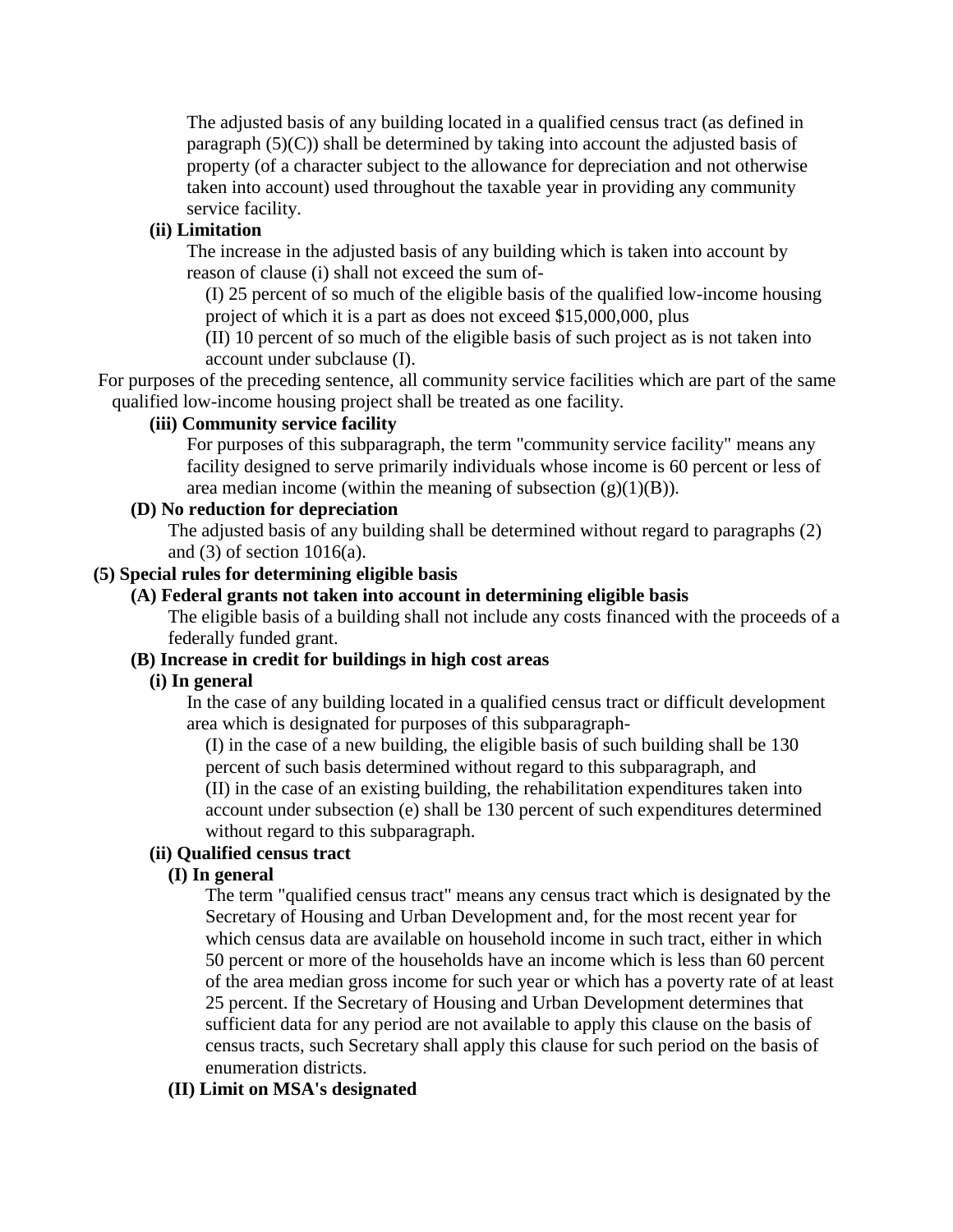The portion of a metropolitan statistical area which may be designated for purposes of this subparagraph shall not exceed an area having 20 percent of the population of such metropolitan statistical area.

#### **(III) Determination of areas**

For purposes of this clause, each metropolitan statistical area shall be treated as a separate area and all nonmetropolitan areas in a State shall be treated as 1 area.

# **(iii) Difficult development areas**

## **(I) In general**

The term "difficult development areas" means any area designated by the Secretary of Housing and Urban Development as an area which has high construction, land, and utility costs relative to area median gross income.

#### **(II) Limit on areas designated**

The portions of metropolitan statistical areas which may be designated for purposes of this subparagraph shall not exceed an aggregate area having 20 percent of the population of such metropolitan statistical areas. A comparable rule shall apply to nonmetropolitan areas.

#### **(iv) Special rules and definitions**

For purposes of this subparagraph-

(I) population shall be determined on the basis of the most recent decennial census for which data are available,

(II) area median gross income shall be determined in accordance with subsection  $(g)(4),$ 

(III) the term "metropolitan statistical area" has the same meaning as when used in section  $143(k)(2)(B)$ , and

(IV) the term "nonmetropolitan area" means any county (or portion thereof) which is not within a metropolitan statistical area.

## **(v) Buildings designated by State housing credit agency**

Any building which is designated by the State housing credit agency as requiring the increase in credit under this subparagraph in order for such building to be financially feasible as part of a qualified low-income housing project shall be treated for purposes of this subparagraph as located in a difficult development area which is designated for purposes of this subparagraph. The preceding sentence shall not apply to any building if paragraph (1) of subsection (h) does not apply to any portion of the eligible basis of such building by reason of paragraph (4) of such subsection.

## **(6) Credit allowable for certain buildings acquired during 10-year period described in paragraph (2)(B)(ii)**

# **(A) In general**

Paragraph (2)(B)(ii) shall not apply to any federally- or State-assisted building.

## **(B) Buildings acquired from insured depository institutions in default**

On application by the taxpayer, the Secretary may waive paragraph  $(2)(B)(ii)$  with respect to any building acquired from an insured depository institution in default (as defined in section 3 of the Federal Deposit Insurance Act) or from a receiver or conservator of such an institution.

# **(C) Federally- or State-assisted building**

For purposes of this paragraph-

**(i) Federally-assisted building**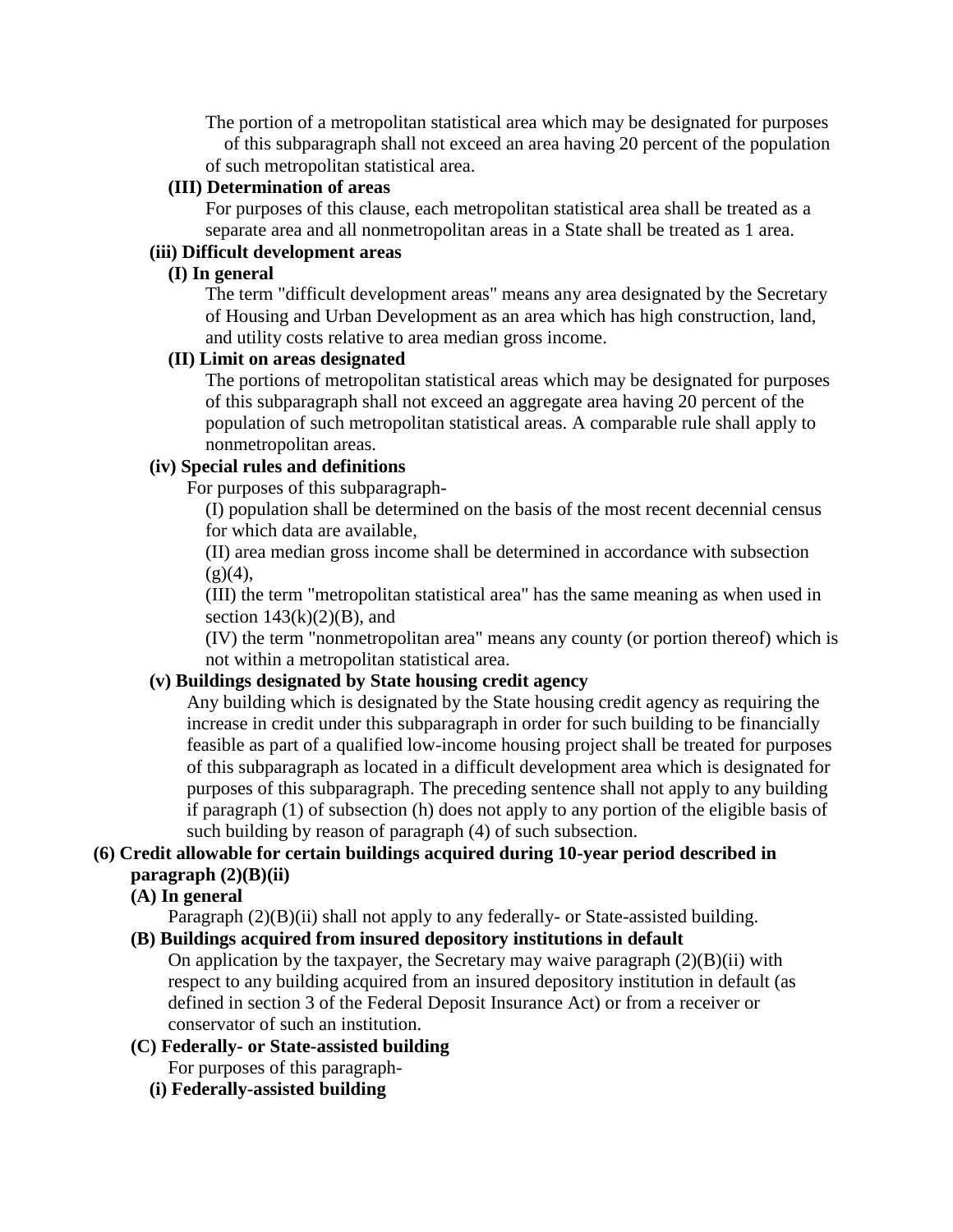The term "federally-assisted building" means any building which is substantially assisted, financed, or operated under section 8 of the United States Housing Act of 1937, section 221(d)(3), 221(d)(4), or 236 of the National Housing Act, section 515 of the Housing Act of 1949, or any other housing program administered by the Department of Housing and Urban Development or by the Rural Housing Service of the Department of Agriculture.

## **(ii) State-assisted building**

The term "State-assisted building" means any building which is substantially assisted, financed, or operated under any State law similar in purposes to any of the laws referred to in clause (i).

# **(7) Acquisition of building before end of prior compliance period**

# **(A) In general**

Under regulations prescribed by the Secretary, in the case of a building described in subparagraph (B) (or interest therein) which is acquired by the taxpayer-

 $(i)$  paragraph  $(2)(B)$  shall not apply, but

(ii) the credit allowable by reason of subsection (a) to the taxpayer for any period after such acquisition shall be equal to the amount of credit which would have been allowable under subsection (a) for such period to the prior owner referred to in subparagraph (B) had such owner not disposed of the building.

## **(B) Description of building**

A building is described in this subparagraph if-

(i) a credit was allowed by reason of subsection (a) to any prior owner of such building, and

(ii) the taxpayer acquired such building before the end of the compliance period for such building with respect to such prior owner (determined without regard to any disposition by such prior owner).

# **(e) Rehabilitation expenditures treated as separate new building**

# **(1) In general**

Rehabilitation expenditures paid or incurred by the taxpayer with respect to any building shall be treated for purposes of this section as a separate new building.

## **(2) Rehabilitation expenditures**

For purposes of paragraph (1)-

# **(A) In general**

The term "rehabilitation expenditures" means amounts chargeable to capital account and incurred for property (or additions or improvements to property) of a character subject to the allowance for depreciation in connection with the rehabilitation of a building.

# **(B) Cost of acquisition, etc,[1](http://uscode.house.gov/view.xhtml?req=(title:26%20section:42%20edition:prelim)%20OR%20(granuleid:USC-prelim-title26-section42)&f=treesort&edition=prelim&num=0&jumpTo=true#42_1_target) not included**

Such term does not include the cost of acquiring any building (or interest therein) or any amount not permitted to be taken into account under paragraph (3) or (4) of subsection (d).

# **(3) Minimum expenditures to qualify**

# **(A) In general**

Paragraph (1) shall apply to rehabilitation expenditures with respect to any building only

if-

(i) the expenditures are allocable to 1 or more low-income units or substantially benefit such units, and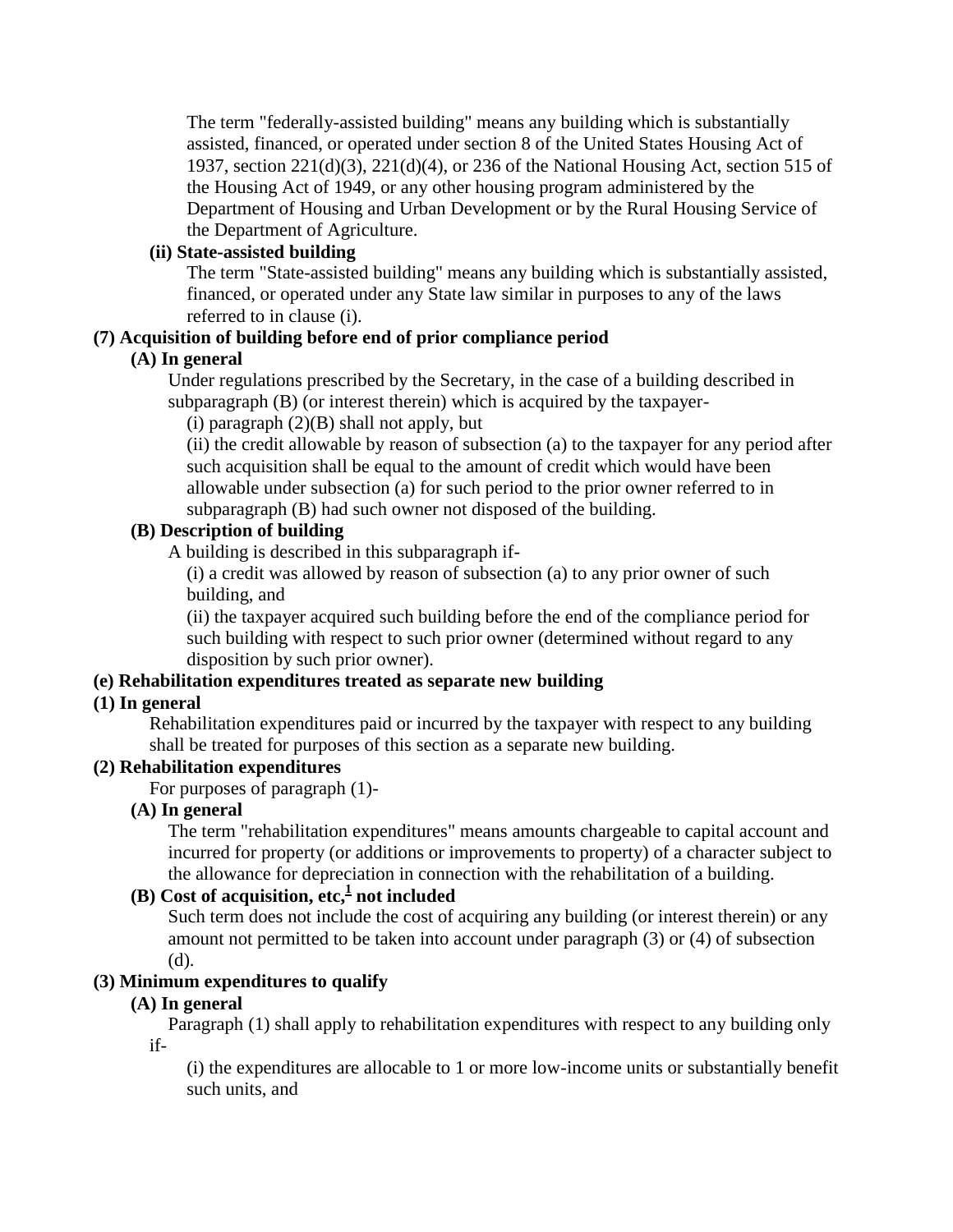(ii) the amount of such expenditures during any 24-month period meets the requirements of whichever of the following subclauses requires the greater amount of such expenditures:

(I) The requirement of this subclause is met if such amount is not less than 20 percent of the adjusted basis of the building (determined as of the 1st day of such period and without regard to paragraphs (2) and (3) of section 1016(a)). (II) The requirement of this subclause is met if the qualified basis attributable to such amount, when divided by the number of low-income units in the building, is \$6,000 or more.

### **(B) Exception from 10 percent rehabilitation**

In the case of a building acquired by the taxpayer from a governmental unit, at the election of the taxpayer, subparagraph (A)(ii)(I) shall not apply and the credit under this section for such rehabilitation expenditures shall be determined using the percentage applicable under subsection  $(b)(2)(B)(ii)$ .

#### **(C) Date of determination**

The determination under subparagraph (A) shall be made as of the close of the 1st taxable year in the credit period with respect to such expenditures.

#### **(D) Inflation adjustment**

In the case of any expenditures which are treated under paragraph (4) as placed in service during any calendar year after 2009, the  $$6,000$  amount in subparagraph  $(A)(ii)(II)$  shall be increased by an amount equal to-

(i) such dollar amount, multiplied by

(ii) the cost-of-living adjustment determined under section  $1(f)(3)$  for such calendar year by substituting "calendar year 2008" for "calendar year 1992" in subparagraph (B) thereof.

Any increase under the preceding sentence which is not a multiple of \$100 shall be rounded to the nearest multiple of \$100.

# **(4) Special rules**

For purposes of applying this section with respect to expenditures which are treated as a separate building by reason of this subsection-

(A) such expenditures shall be treated as placed in service at the close of the 24-month period referred to in paragraph (3)(A), and

 $(B)$  the applicable fraction under subsection  $(c)(1)$  shall be the applicable fraction for the building (without regard to paragraph (1)) with respect to which the expenditures were incurred.

Nothing in subsection  $(d)(2)$  shall prevent a credit from being allowed by reason of this subsection.

#### **(5) No double counting**

Rehabilitation expenditures may, at the election of the taxpayer, be taken into account under this subsection or subsection  $(d)(2)(A)(i)$  but not under both such subsections.

#### **(6) Regulations to apply subsection with respect to group of units in building**

The Secretary may prescribe regulations, consistent with the purposes of this subsection, treating a group of units with respect to which rehabilitation expenditures are incurred as a separate new building.

#### **(f) Definition and special rules relating to credit period**

**(1) Credit period defined**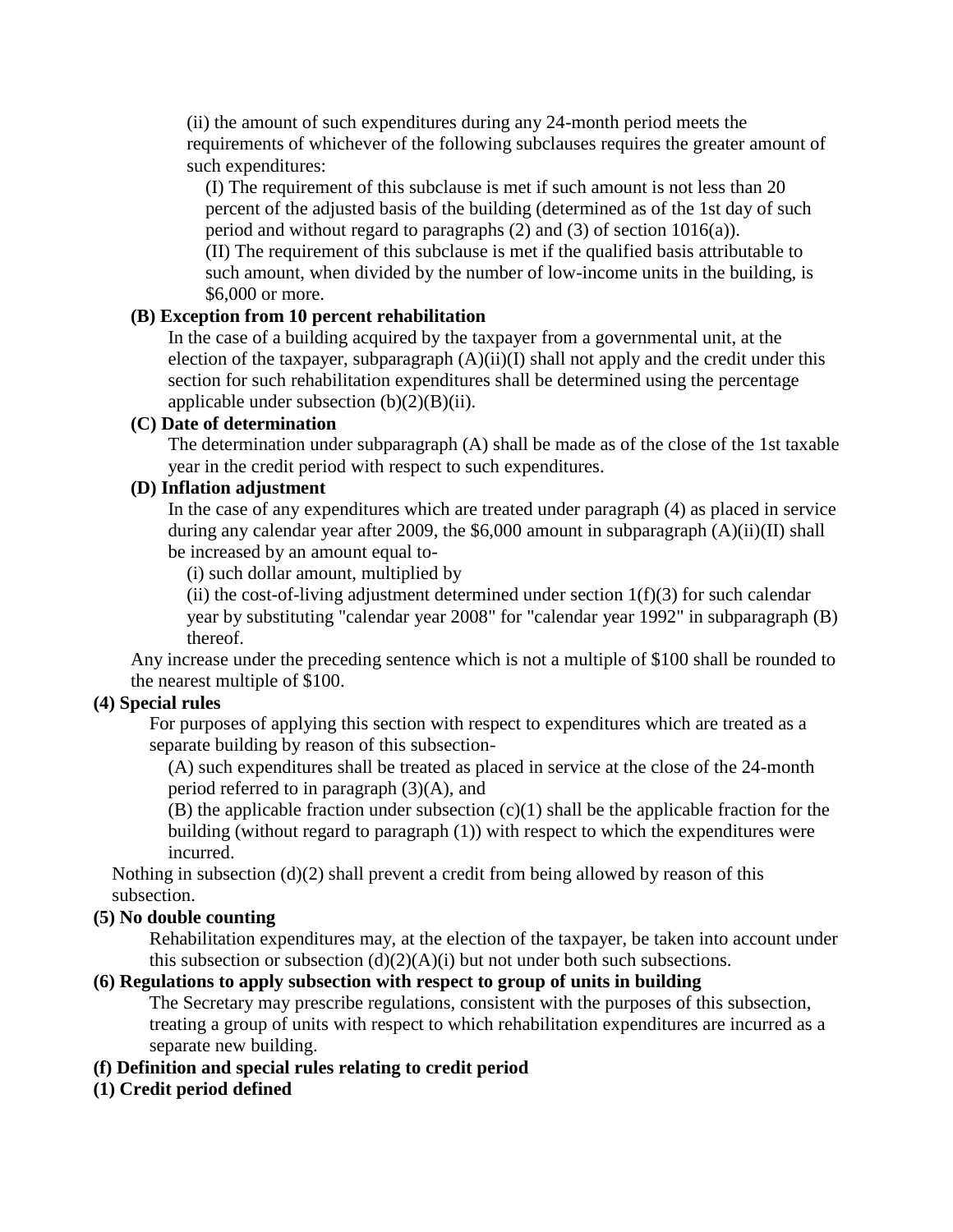For purposes of this section, the term "credit period" means, with respect to any building, the period of 10 taxable years beginning with-

(A) the taxable year in which the building is placed in service, or

(B) at the election of the taxpayer, the succeeding taxable year, but only if the building is a qualified low-income building as of the close of the 1st year of such period. The election under subparagraph (B), once made, shall be irrevocable.

# **(2) Special rule for 1st year of credit period**

# **(A) In general**

The credit allowable under subsection (a) with respect to any building for the 1st taxable year of the credit period shall be determined by substituting for the applicable fraction under subsection  $(c)(1)$  the fraction-

(i) the numerator of which is the sum of the applicable fractions determined under subsection  $(c)(1)$  as of the close of each full month of such year during which such building was in service, and

(ii) the denominator of which is 12.

## **(B) Disallowed 1st year credit allowed in 11th year**

Any reduction by reason of subparagraph (A) in the credit allowable (without regard to subparagraph (A)) for the 1st taxable year of the credit period shall be allowable under subsection (a) for the 1st taxable year following the credit period.

## **(3) Determination of applicable percentage with respect to increases in qualified basis after 1st year of credit period**

## **(A) In general**

In the case of any building which was a qualified low-income building as of the close of the 1st year of the credit period, if-

(i) as of the close of any taxable year in the compliance period (after the 1st year of the credit period) the qualified basis of such building exceeds

(ii) the qualified basis of such building as of the close of the 1st year of the credit period, the applicable percentage which shall apply under subsection (a) for the taxable year to such excess shall be the percentage equal to 2/3 of the applicable percentage which (after the application of subsection (h)) would but for this paragraph apply to such basis.

#### **(B) 1st year computation applies**

A rule similar to the rule of paragraph  $(2)(A)$  shall apply to any increase in qualified basis to which subparagraph (A) applies for the 1st year of such increase.

#### **(4) Dispositions of property**

If a building (or an interest therein) is disposed of during any year for which credit is allowable under subsection (a), such credit shall be allocated between the parties on the basis of the number of days during such year the building (or interest) was held by each. In any such case, proper adjustments shall be made in the application of subsection (j).

# **(5) Credit period for existing buildings not to begin before rehabilitation credit allowed**

## **(A) In general**

The credit period for an existing building shall not begin before the 1st taxable year of the credit period for rehabilitation expenditures with respect to the building.

#### **(B) Acquisition credit allowed for certain buildings not allowed a rehabilitation credit (i) In general**

In the case of a building described in clause (ii)-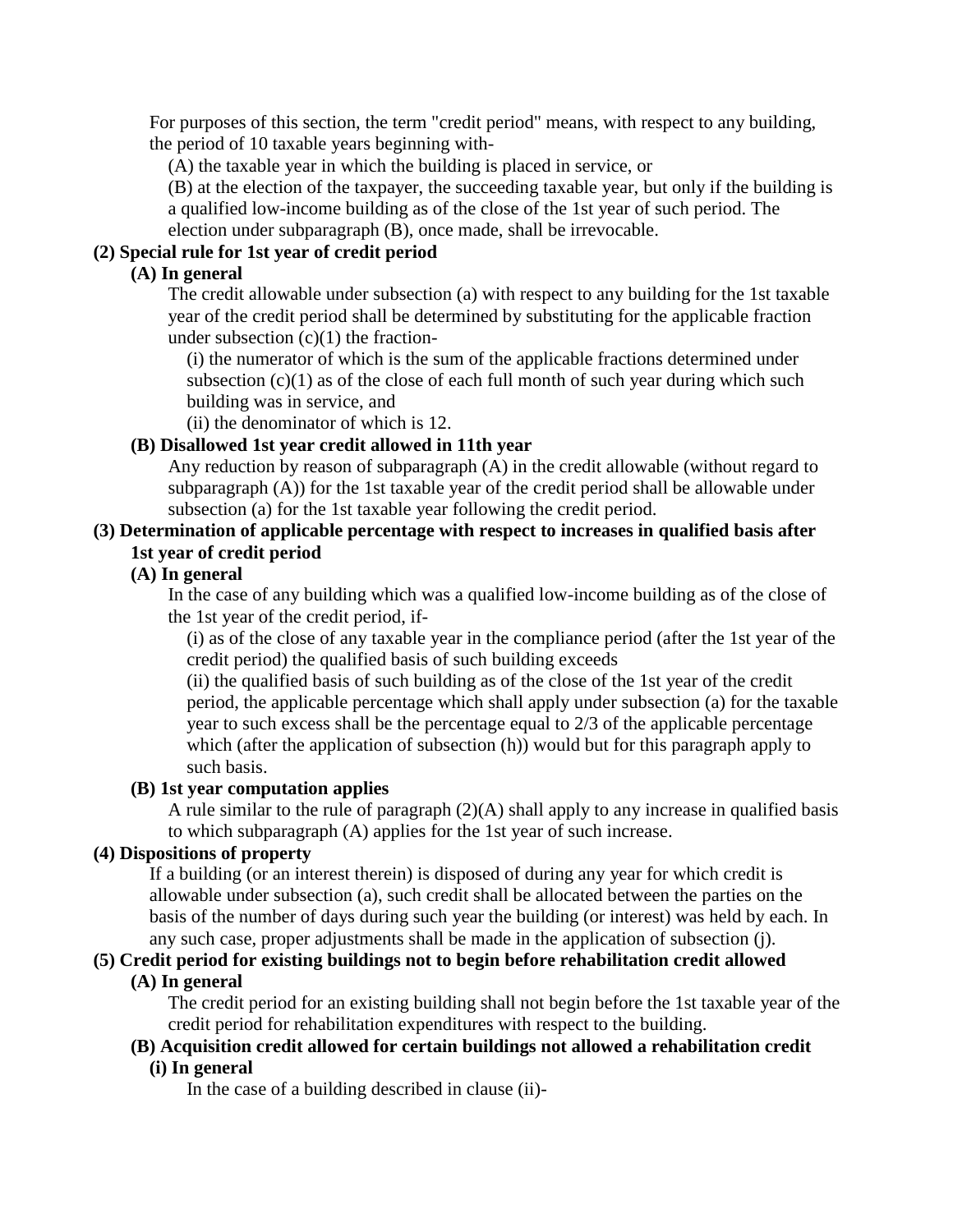(I) subsection  $(d)(2)(B)(iv)$  shall not apply, and

(II) the credit period for such building shall not begin before the taxable year which would be the 1st taxable year of the credit period for rehabilitation expenditures with respect to the building under the modifications described in clause (ii)(II).

## **(ii) Building described**

A building is described in this clause if-

(I) a waiver is granted under subsection  $(d)(6)(C)$  with respect to the acquisition of the building, and

(II) a credit would be allowed for rehabilitation expenditures with respect to such building if subsection (e)(3)(A)(ii)(I) did not apply and if the dollar amount in effect under subsection  $(e)(3)(A)(ii)(II)$  were two-thirds of such amount.

## **(g) Qualified low-income housing project**

For purposes of this section-

## **(1) In general**

The term "qualified low-income housing project" means any project for residential rental property if the project meets the requirements of subparagraph (A) or (B) whichever is elected by the taxpayer:

### **(A) 20–50 test**

The project meets the requirements of this subparagraph if 20 percent or more of the residential units in such project are both rent-restricted and occupied by individuals whose income is 50 percent or less of area median gross income.

#### **(B) 40–60 test**

The project meets the requirements of this subparagraph if 40 percent or more of the residential units in such project are both rent-restricted and occupied by individuals whose income is 60 percent or less of area median gross income.

Any election under this paragraph, once made, shall be irrevocable. For purposes of this paragraph, any property shall not be treated as failing to be residential rental property merely because part of the building in which such property is located is used for purposes other than residential rental purposes.

## **(2) Rent-restricted units**

## **(A) In general**

For purposes of paragraph (1), a residential unit is rent-restricted if the gross rent with respect to such unit does not exceed 30 percent of the imputed income limitation applicable to such unit. For purposes of the preceding sentence, the amount of the income limitation under paragraph (1) applicable for any period shall not be less than such limitation applicable for the earliest period the building (which contains the unit) was included in the determination of whether the project is a qualified low-income housing project.

## **(B) Gross rent**

For purposes of subparagraph (A), gross rent-

(i) does not include any payment under section 8 of the United States Housing Act of 1937 or any comparable rental assistance program (with respect to such unit or occupants thereof),

(ii) includes any utility allowance determined by the Secretary after taking into account such determinations under section 8 of the United States Housing Act of 1937,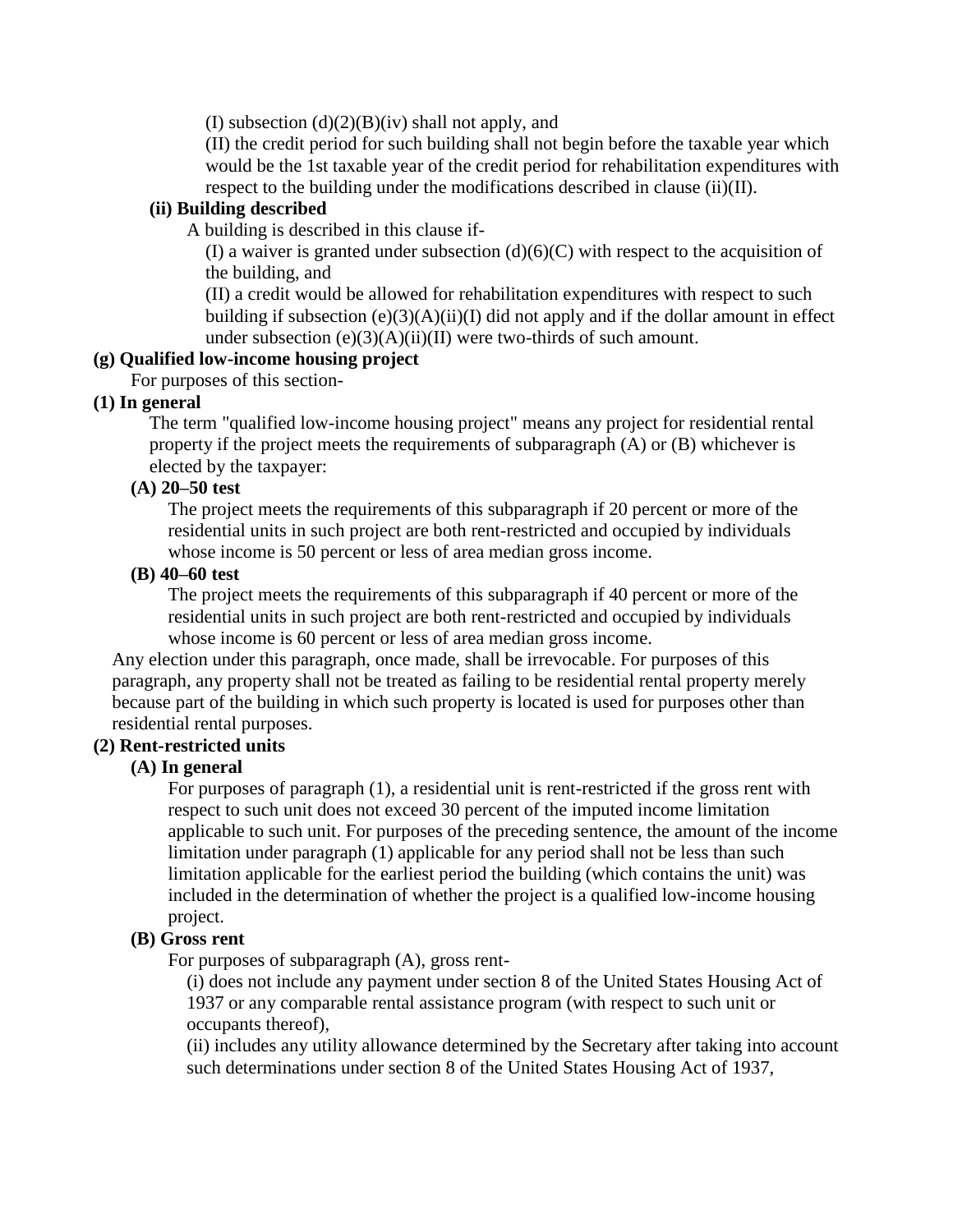(iii) does not include any fee for a supportive service which is paid to the owner of the unit (on the basis of the low-income status of the tenant of the unit) by any governmental program of assistance (or by an organization described in section  $501(c)(3)$  and exempt from tax under section  $501(a)$ ) if such program (or organization) provides assistance for rent and the amount of assistance provided for rent is not separable from the amount of assistance provided for supportive services, and (iv) does not include any rental payment to the owner of the unit to the extent such owner pays an equivalent amount to the Farmers' Home Administration under section 515 of the Housing Act of 1949.

For purposes of clause (iii), the term "supportive service" means any service provided under a planned program of services designed to enable residents of a residential rental property to remain independent and avoid placement in a hospital, nursing home, or intermediate care facility for the mentally or physically handicapped. In the case of a single-room occupancy unit or a building described in subsection  $(i)(3)(B)(iii)$ , such term includes any service provided to assist tenants in locating and retaining permanent housing.

## **(C) Imputed income limitation applicable to unit**

For purposes of this paragraph, the imputed income limitation applicable to a unit is the income limitation which would apply under paragraph (1) to individuals occupying the unit if the number of individuals occupying the unit were as follows:

(i) In the case of a unit which does not have a separate bedroom, 1 individual.

(ii) In the case of a unit which has 1 or more separate bedrooms, 1.5 individuals for each separate bedroom.

In the case of a project with respect to which a credit is allowable by reason of this section and for which financing is provided by a bond described in section  $142(a)(7)$ , the imputed income limitation shall apply in lieu of the otherwise applicable income limitation for purposes of applying section  $142(d)(4)(B)(ii)$ .

# **(D) Treatment of units occupied by individuals whose incomes rise above limit**

# **(i) In general**

Except as provided in clause (ii), notwithstanding an increase in the income of the occupants of a low-income unit above the income limitation applicable under paragraph (1), such unit shall continue to be treated as a low-income unit if the income of such occupants initially met such income limitation and such unit continues to be rent-restricted.

#### **(ii) Next available unit must be rented to low-income tenant if income rises above 140 percent of income limit**

If the income of the occupants of the unit increases above 140 percent of the income limitation applicable under paragraph (1), clause (i) shall cease to apply to such unit if any residential rental unit in the building (of a size comparable to, or smaller than, such unit) is occupied by a new resident whose income exceeds such income limitation. In the case of a project described in section  $142(d)(4)(B)$ , the preceding sentence shall be applied by substituting "170 percent" for "140 percent" and by substituting "any lowincome unit in the building is occupied by a new resident whose income exceeds 40 percent of area median gross income" for "any residential unit in the building (of a size comparable to, or smaller than, such unit) is occupied by a new resident whose income exceeds such income limitation".

#### **(E) Units where Federal rental assistance is reduced as tenant's income increases**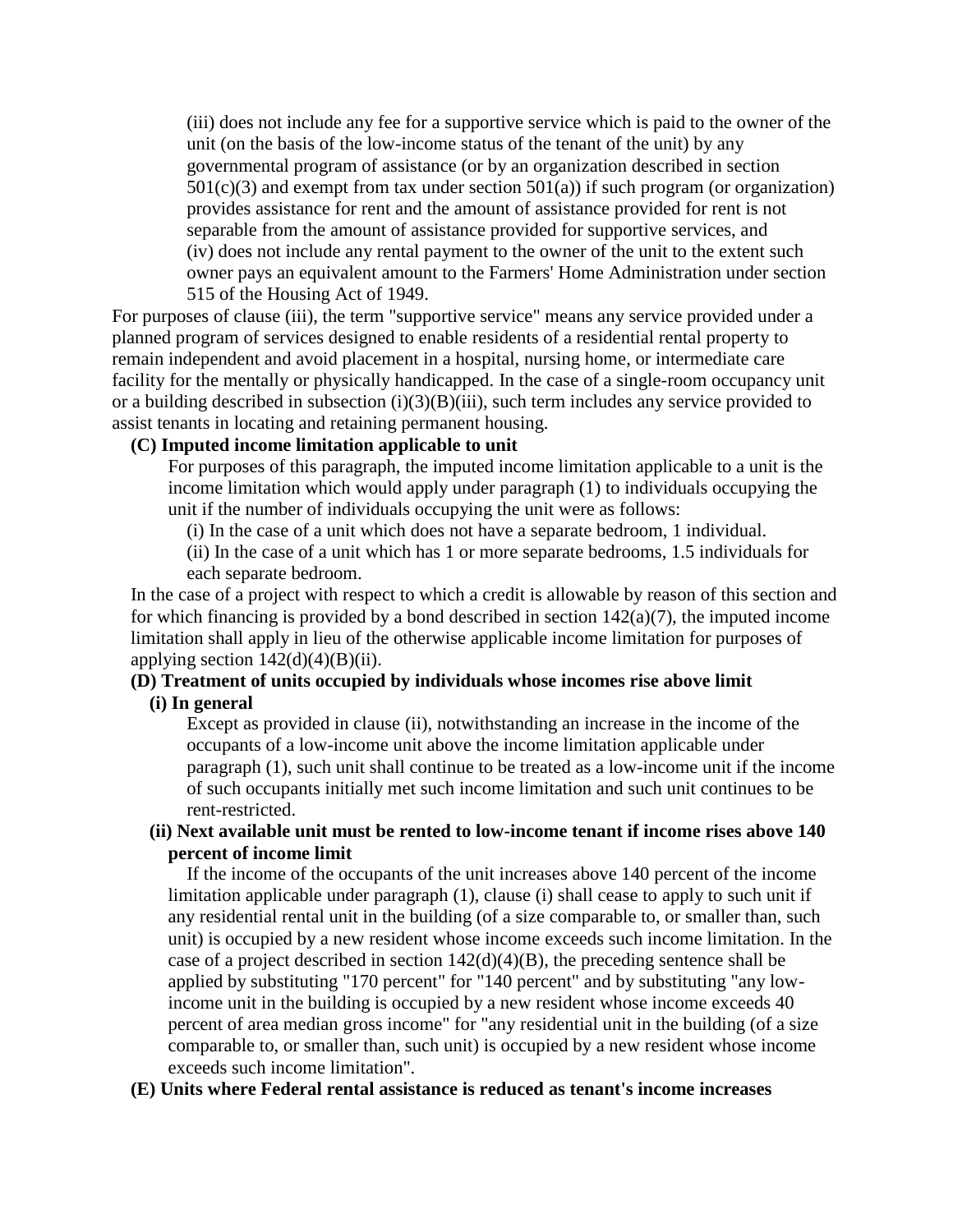If the gross rent with respect to a residential unit exceeds the limitation under subparagraph (A) by reason of the fact that the income of the occupants thereof exceeds the income limitation applicable under paragraph (1), such unit shall, nevertheless, be treated as a rent-restricted unit for purposes of paragraph (1) if-

(i) a Federal rental assistance payment described in subparagraph (B)(i) is made with respect to such unit or its occupants, and

(ii) the sum of such payment and the gross rent with respect to such unit does not exceed the sum of the amount of such payment which would be made and the gross rent which would be payable with respect to such unit if-

(I) the income of the occupants thereof did not exceed the income limitation applicable under paragraph (1), and

(II) such units were rent-restricted within the meaning of subparagraph (A). The preceding sentence shall apply to any unit only if the result described in clause (ii) is required by Federal statute as of the date of the enactment of this subparagraph and as of the date the Federal rental assistance payment is made.

#### **(3) Date for meeting requirements**

#### **(A) In general**

Except as otherwise provided in this paragraph, a building shall be treated as a qualified low-income building only if the project (of which such building is a part) meets the requirements of paragraph (1) not later than the close of the 1st year of the credit period for such building.

### **(B) Buildings which rely on later buildings for qualification**

# **(i) In general**

In determining whether a building (hereinafter in this subparagraph referred to as the "prior building") is a qualified low-income building, the taxpayer may take into account 1 or more additional buildings placed in service during the 12-month period described in subparagraph (A) with respect to the prior building only if the taxpayer elects to apply clause (ii) with respect to each additional building taken into account.

#### **(ii) Treatment of elected buildings**

In the case of a building which the taxpayer elects to take into account under clause (i), the period under subparagraph (A) for such building shall end at the close of the 12 month period applicable to the prior building.

#### **(iii) Date prior building is treated as placed in service**

For purposes of determining the credit period and the compliance period for the prior building, the prior building shall be treated for purposes of this section as placed in service on the most recent date any additional building elected by the taxpayer (with respect to such prior building) was placed in service.

#### **(C) Special rule**

A building-

(i) other than the 1st building placed in service as part of a project, and (ii) other than a building which is placed in service during the 12-month period described in subparagraph (A) with respect to a prior building which becomes a qualified low-income building,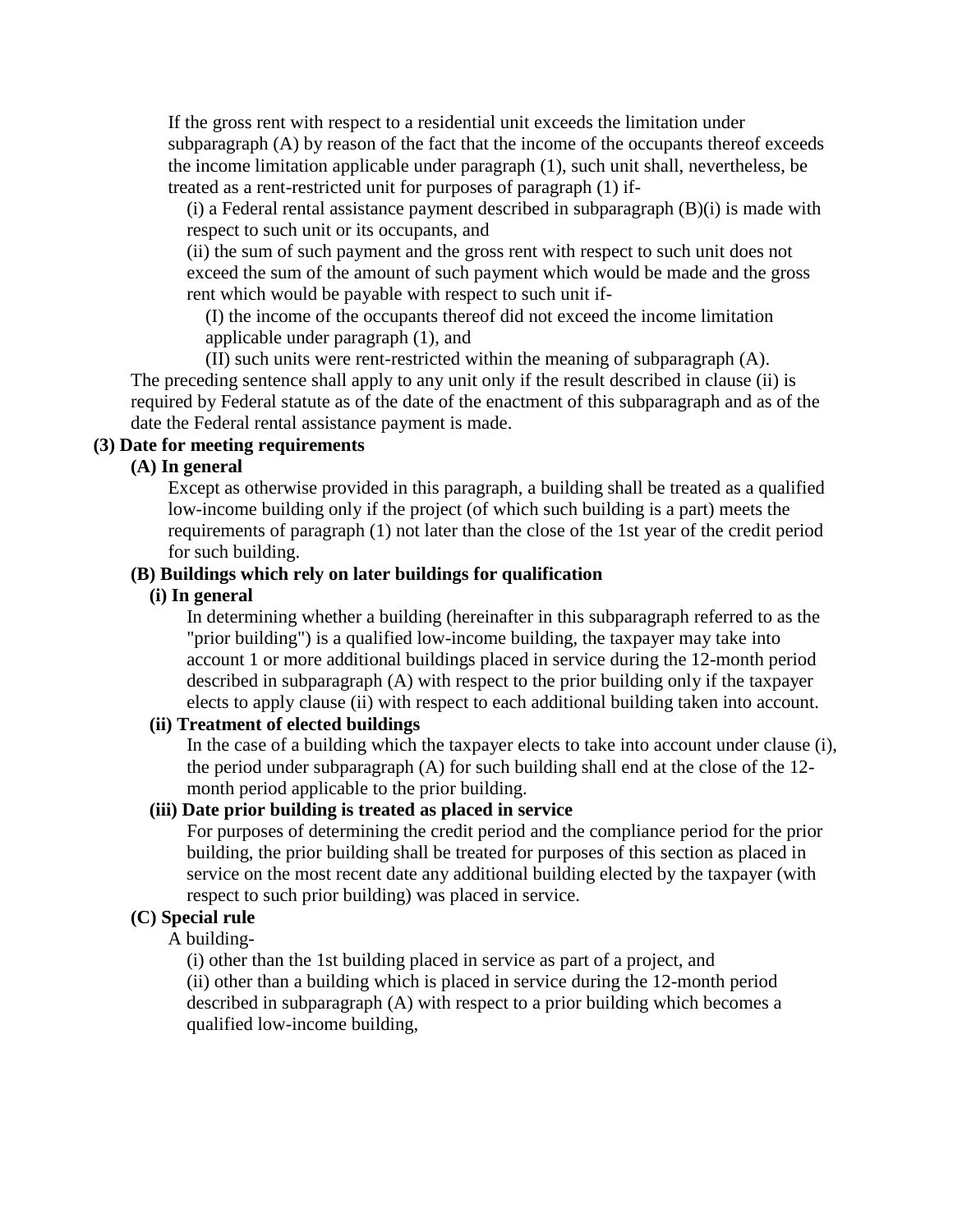shall in no event be treated as a qualified low-income building unless the project is a qualified low-income housing project (without regard to such building) on the date such building is placed in service.

## **(D) Projects with more than 1 building must be identified**

For purposes of this section, a project shall be treated as consisting of only 1 building unless, before the close of the 1st calendar year in the project period (as defined in subsection  $(h)(1)(F)(ii)$ , each building which is (or will be) part of such project is identified in such form and manner as the Secretary may provide.

#### **(4) Certain rules made applicable**

Paragraphs  $(2)$  (other than subparagraph  $(A)$  thereof),  $(3)$ ,  $(4)$ ,  $(5)$ ,  $(6)$ , and  $(7)$  of section 142(d), and section 6652(j), shall apply for purposes of determining whether any project is a qualified low-income housing project and whether any unit is a low-income unit; except that, in applying such provisions for such purposes, the term "gross rent" shall have the meaning given such term by paragraph (2)(B) of this subsection.

## **(5) Election to treat building after compliance period as not part of a project**

For purposes of this section, the taxpayer may elect to treat any building as not part of a qualified low-income housing project for any period beginning after the compliance period for such building.

## **(6) Special rule where de minimis equity contribution**

Property shall not be treated as failing to be residential rental property for purposes of this section merely because the occupant of a residential unit in the project pays (on a voluntary basis) to the lessor a de minimis amount to be held toward the purchase by such occupant of a residential unit in such project if-

(A) all amounts so paid are refunded to the occupant on the cessation of his occupancy of a unit in the project, and

(B) the purchase of the unit is not permitted until after the close of the compliance period with respect to the building in which the unit is located.

Any amount paid to the lessor as described in the preceding sentence shall be included in gross rent under paragraph (2) for purposes of determining whether the unit is rent-restricted.

#### **(7) Scattered site projects**

Buildings which would (but for their lack of proximity) be treated as a project for purposes of this section shall be so treated if all of the dwelling units in each of the buildings are rentrestricted (within the meaning of paragraph (2)) residential rental units.

## **(8) Waiver of certain de minimis errors and recertifications**

On application by the taxpayer, the Secretary may waive-

(A) any recapture under subsection (j) in the case of any de minimis error in complying with paragraph  $(1)$ , or

(B) any annual recertification of tenant income for purposes of this subsection, if the entire building is occupied by low-income tenants.

# **(9) Clarification of general public use requirement**

A project does not fail to meet the general public use requirement solely because of occupancy restrictions or preferences that favor tenants-

(A) with special needs,

(B) who are members of a specified group under a Federal program or State program or policy that supports housing for such a specified group, or

(C) who are involved in artistic or literary activities.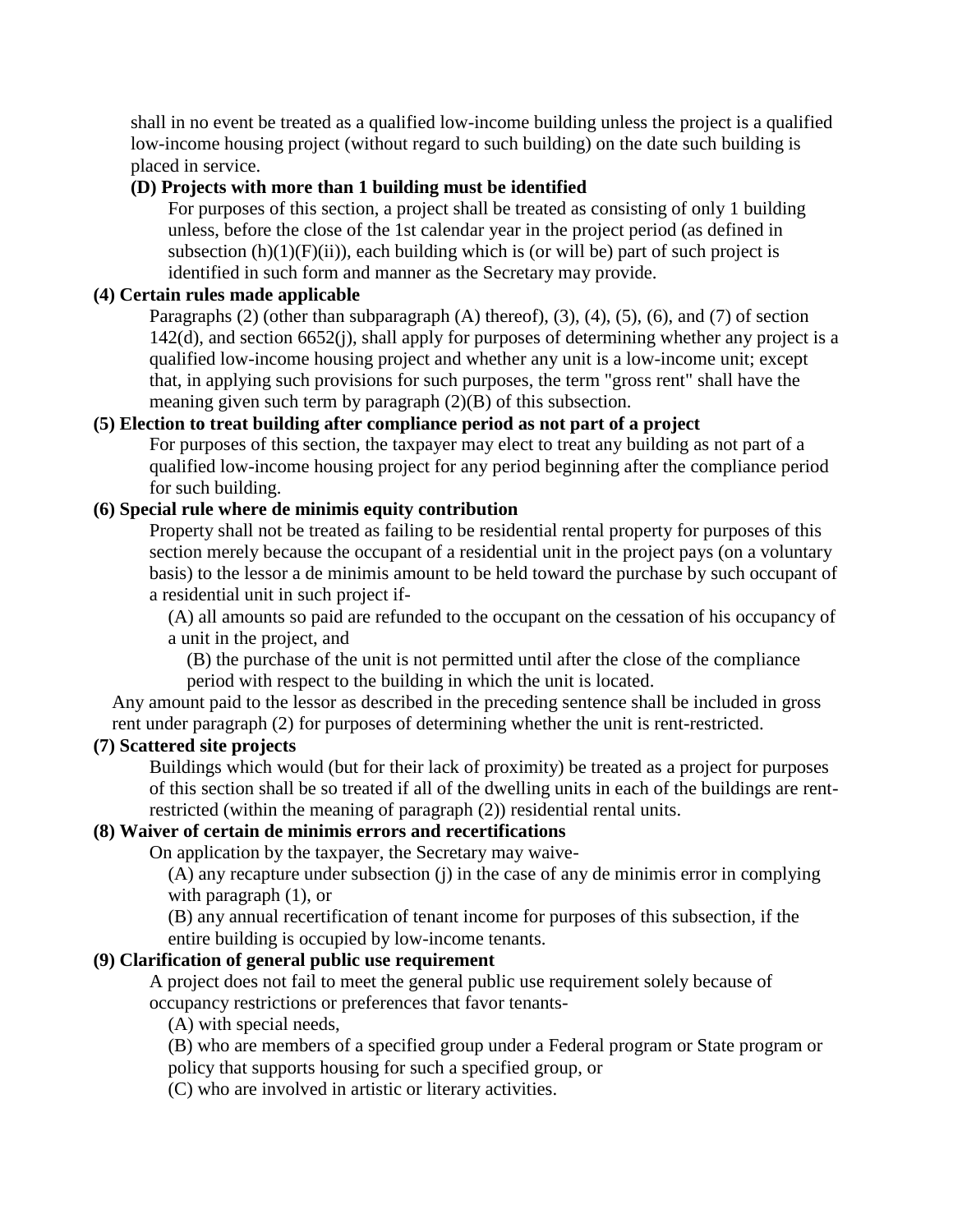# **(h) Limitation on aggregate credit allowable with respect to projects located in a State**

## **(1) Credit may not exceed credit amount allocated to building**

#### **(A) In general**

The amount of the credit determined under this section for any taxable year with respect to any building shall not exceed the housing credit dollar amount allocated to such building under this subsection.

## **(B) Time for making allocation**

Except in the case of an allocation which meets the requirements of subparagraph (C), (D), (E), or (F), an allocation shall be taken into account under subparagraph (A) only if it is made not later than the close of the calendar year in which the building is placed in service.

#### **(C) Exception where binding commitment**

An allocation meets the requirements of this subparagraph if there is a binding commitment (not later than the close of the calendar year in which the building is placed in service) by the housing credit agency to allocate a specified housing credit dollar amount to such building beginning in a specified later taxable year.

## **(D) Exception where increase in qualified basis**

#### **(i) In general**

An allocation meets the requirements of this subparagraph if such allocation is made not later than the close of the calendar year in which ends the taxable year to which it will 1st apply but only to the extent the amount of such allocation does not exceed the limitation under clause (ii).

#### **(ii) Limitation**

The limitation under this clause is the amount of credit allowable under this section (without regard to this subsection) for a taxable year with respect to an increase in the qualified basis of the building equal to the excess of-

(I) the qualified basis of such building as of the close of the 1st taxable year to which such allocation will apply, over

(II) the qualified basis of such building as of the close of the 1st taxable year to which the most recent prior housing credit allocation with respect to such building applied.

#### **(iii) Housing credit dollar amount reduced by full allocation**

Notwithstanding clause (i), the full amount of the allocation shall be taken into account under paragraph (2).

## **(E) Exception where 10 percent of cost incurred**

## **(i) In general**

An allocation meets the requirements of this subparagraph if such allocation is made with respect to a qualified building which is placed in service not later than the close of the second calendar year following the calendar year in which the allocation is made.

### **(ii) Qualified building**

For purposes of clause (i), the term "qualified building" means any building which is part of a project if the taxpayer's basis in such project (as of the date which is 1 year after the date that the allocation was made) is more than 10 percent of the taxpayer's reasonably expected basis in such project (as of the close of the second calendar year referred to in clause (i)). Such term does not include any existing building unless a credit is allowable under subsection (e) for rehabilitation expenditures paid or incurred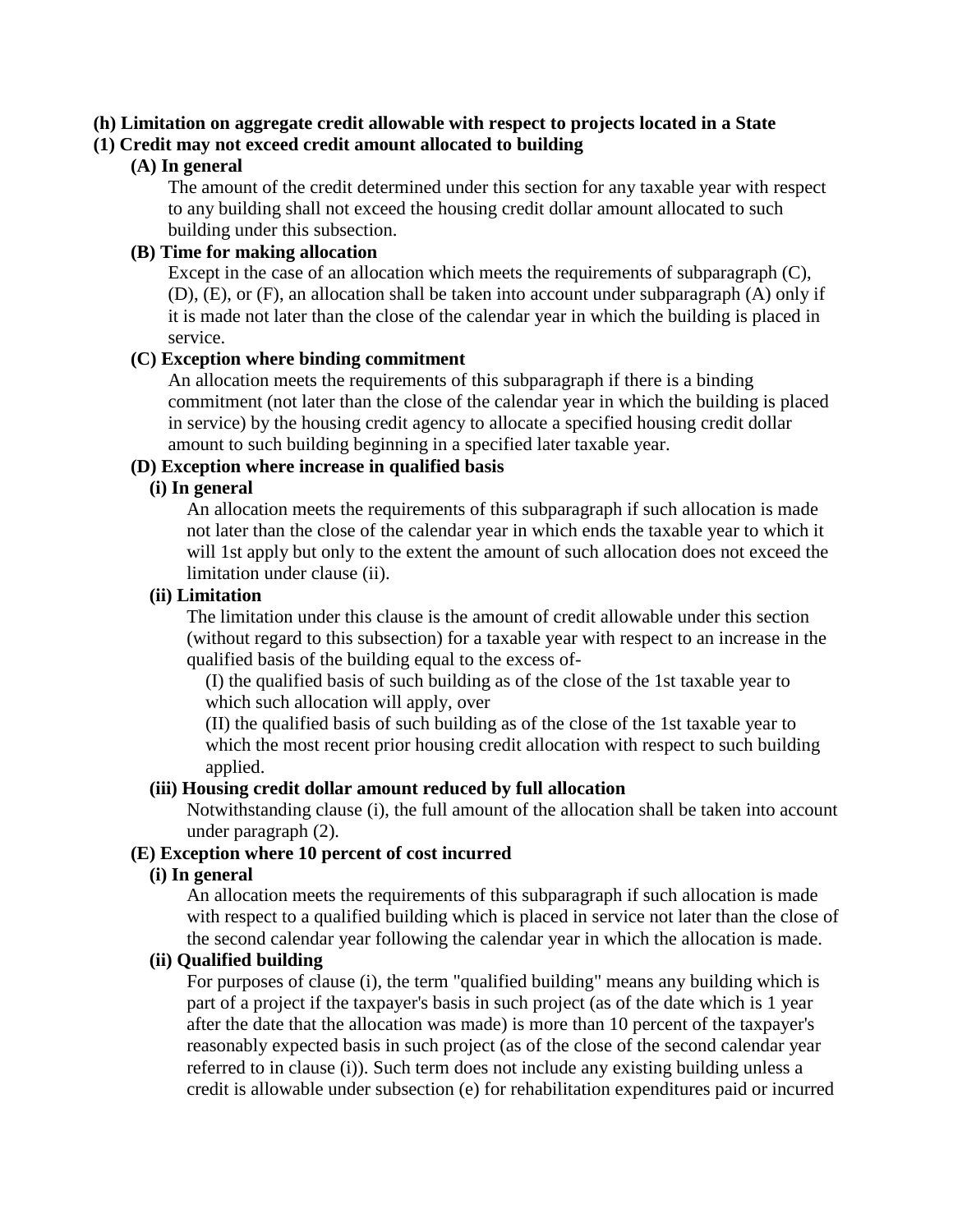by the taxpayer with respect to such building for a taxable year ending during the second calendar year referred to in clause (i) or the prior taxable year.

## **(F) Allocation of credit on a project basis**

## **(i) In general**

In the case of a project which includes (or will include) more than 1 building, an allocation meets the requirements of this subparagraph if-

(I) the allocation is made to the project for a calendar year during the project period, (II) the allocation only applies to buildings placed in service during or after the calendar year for which the allocation is made, and

(III) the portion of such allocation which is allocated to any building in such project is specified not later than the close of the calendar year in which the building is placed in service.

### **(ii) Project period**

For purposes of clause (i), the term "project period" means the period-

(I) beginning with the 1st calendar year for which an allocation may be made for the 1st building placed in service as part of such project, and

(II) ending with the calendar year the last building is placed in service as part of such project.

#### **(2) Allocated credit amount to apply to all taxable years ending during or after credit allocation year**

Any housing credit dollar amount allocated to any building for any calendar year-

(A) shall apply to such building for all taxable years in the compliance period ending during or after such calendar year, and

(B) shall reduce the aggregate housing credit dollar amount of the allocating agency only for such calendar year.

## **(3) Housing credit dollar amount for agencies**

## **(A) In general**

The aggregate housing credit dollar amount which a housing credit agency may allocate for any calendar year is the portion of the State housing credit ceiling allocated under this paragraph for such calendar year to such agency.

## **(B) State ceiling initially allocated to State housing credit agencies**

Except as provided in subparagraphs (D) and (E), the State housing credit ceiling for each calendar year shall be allocated to the housing credit agency of such State. If there is more than 1 housing credit agency of a State, all such agencies shall be treated as a single agency.

## **(C) State housing credit ceiling**

The State housing credit ceiling applicable to any State for any calendar year shall be an amount equal to the sum of-

(i) the unused State housing credit ceiling (if any) of such State for the preceding calendar year,

(ii) the greater of-

(I) \$1.75 multiplied by the State population, or

(II) \$2,000,000,

(iii) the amount of State housing credit ceiling returned in the calendar year, plus (iv) the amount (if any) allocated under subparagraph (D) to such State by the Secretary.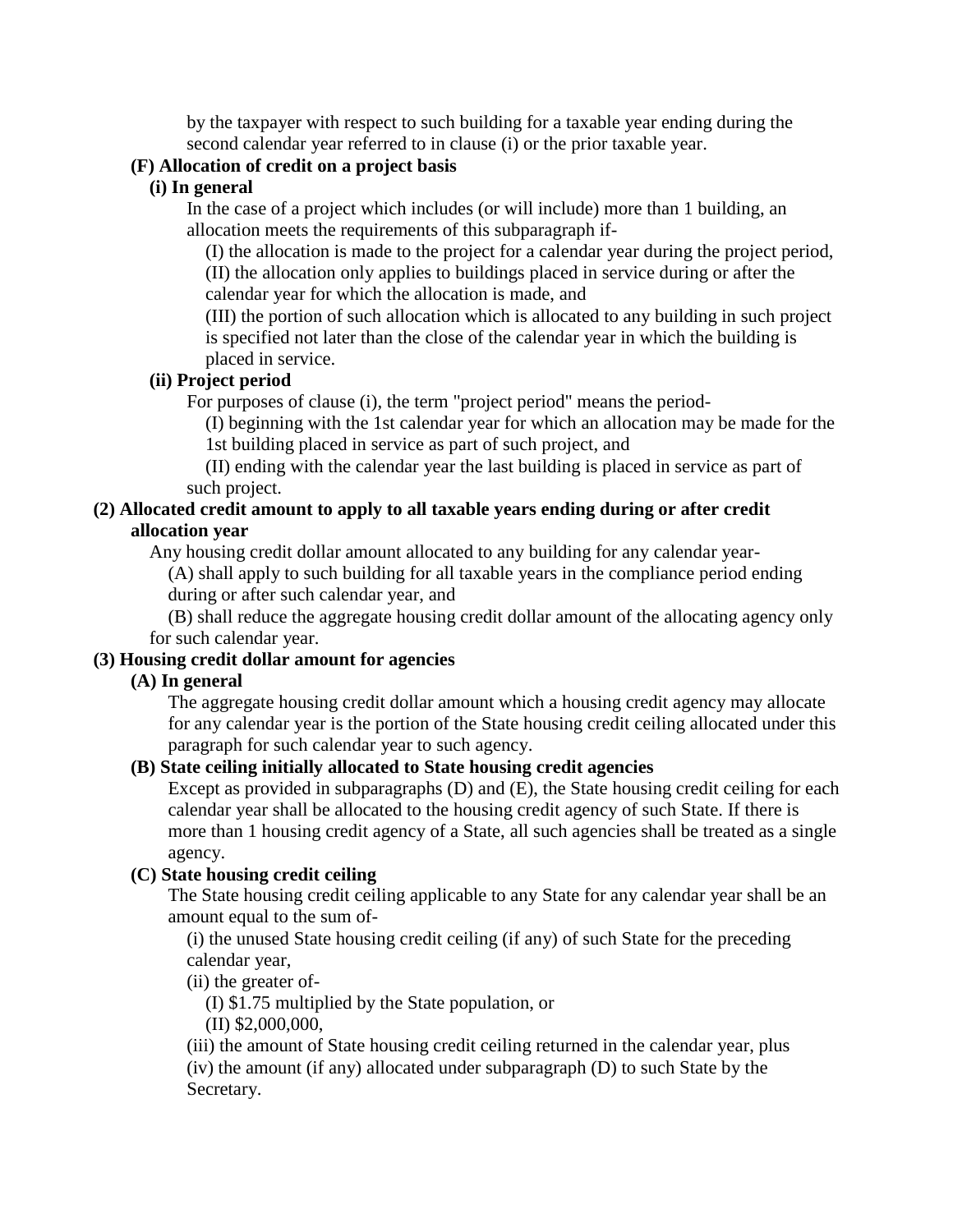For purposes of clause (i), the unused State housing credit ceiling for any calendar year is the excess (if any) of the sum of the amounts described in clauses (ii) through (iv) over the aggregate housing credit dollar amount allocated for such year. For purposes of clause (iii), the amount of State housing credit ceiling returned in the calendar year equals the housing credit dollar amount previously allocated within the State to any project which fails to meet the 10 percent test under paragraph  $(1)(E)(ii)$  on a date after the close of the calendar year in which the allocation was made or which does not become a qualified low-income housing project within the period required by this section or the terms of the allocation or to any project with respect to which an allocation is cancelled by mutual consent of the housing credit agency and the allocation recipient.

# **(D) Unused housing credit carryovers allocated among certain States**

#### **(i) In general**

The unused housing credit carryover of a State for any calendar year shall be assigned to the Secretary for allocation among qualified States for the succeeding calendar year.

#### **(ii) Unused housing credit carryover**

For purposes of this subparagraph, the unused housing credit carryover of a State for any calendar year is the excess (if any) of-

(I) the unused State housing credit ceiling for the year preceding such year, over (II) the aggregate housing credit dollar amount allocated for such year.

**(iii) Formula for allocation of unused housing credit carryovers among qualified States** The amount allocated under this subparagraph to a qualified State for any calendar year shall be the amount determined by the Secretary to bear the same ratio to the aggregate unused housing credit carryovers of all States for the preceding calendar year as such State's population for the calendar year bears to the population of all qualified States for the calendar year. For purposes of the preceding sentence, population shall be determined in accordance with section 146(j).

#### **(iv) Qualified State**

For purposes of this subparagraph, the term "qualified State" means, with respect to a calendar year, any State-

(I) which allocated its entire State housing credit ceiling for the preceding calendar year, and

(II) for which a request is made (not later than May 1 of the calendar year) to receive an allocation under clause (iii).

#### **(E) Special rule for States with constitutional home rule cities**

For purposes of this subsection-

#### **(i) In general**

The aggregate housing credit dollar amount for any constitutional home rule city for any calendar year shall be an amount which bears the same ratio to the State housing credit ceiling for such calendar year as-

(I) the population of such city, bears to

(II) the population of the entire State.

## **(ii) Coordination with other allocations**

In the case of any State which contains 1 or more constitutional home rule cities, for purposes of applying this paragraph with respect to housing credit agencies in such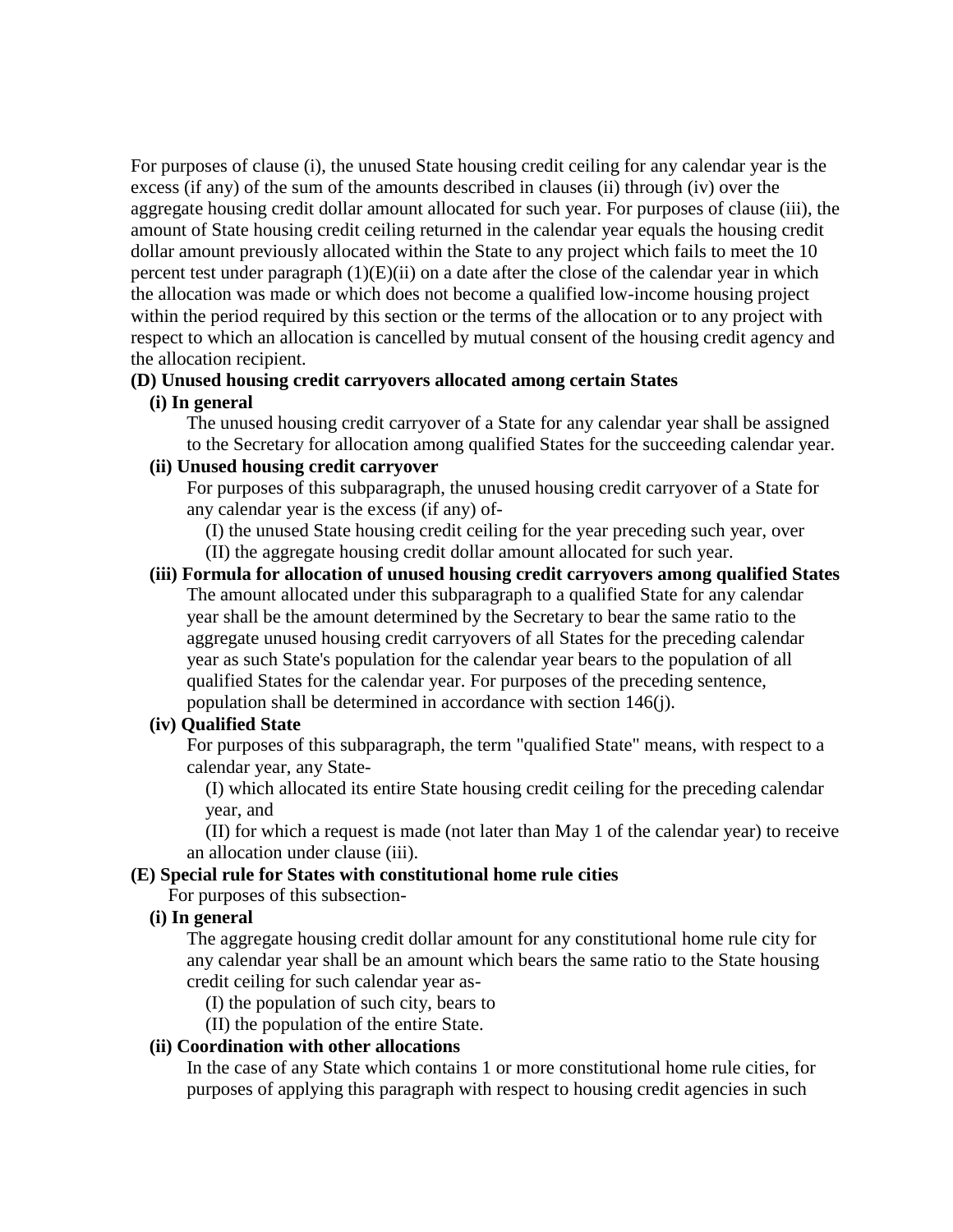State other than constitutional home rule cities, the State housing credit ceiling for any calendar year shall be reduced by the aggregate housing credit dollar amounts determined for such year for all constitutional home rule cities in such State.

#### **(iii) Constitutional home rule city**

For purposes of this paragraph, the term "constitutional home rule city" has the meaning given such term by section  $146(d)(3)(C)$ .

# **(F) State may provide for different allocation**

Rules similar to the rules of section  $146(e)$  (other than paragraph  $(2)(B)$  thereof) shall apply for purposes of this paragraph.

## **(G) Population**

For purposes of this paragraph, population shall be determined in accordance with section  $146(i)$ .

#### **(H) Cost-of-living adjustment**

### **(i) In general**

In the case of a calendar year after 2002, the \$2,000,000 and \$1.75 amounts in subparagraph (C) shall each be increased by an amount equal to-

(I) such dollar amount, multiplied by

(II) the cost-of-living adjustment determined under section 1(f)(3) for such calendar year by substituting "calendar year 2001" for "calendar year 1992" in subparagraph (B) thereof.

#### **(ii) Rounding**

(I) In the case of the \$2,000,000 amount, any increase under clause (i) which is not a multiple of \$5,000 shall be rounded to the next lowest multiple of \$5,000.

(II) In the case of the \$1.75 amount, any increase under clause (i) which is not a multiple of 5 cents shall be rounded to the next lowest multiple of 5 cents.

#### **(I) Increase in State housing credit ceiling for 2008 and 2009**

In the case of calendar years 2008 and 2009-

 $(i)$  the dollar amount in effect under subparagraph  $(C)(ii)(I)$  for such calendar year (after any increase under subparagraph (H)) shall be increased by \$0.20, and

(ii) the dollar amount in effect under subparagraph  $(C)(ii)(II)$  for such calendar year

(after any increase under subparagraph (H)) shall be increased by an amount equal to

10 percent of such dollar amount (rounded to the next lowest multiple of \$5,000).

## **(4) Credit for buildings financed by tax-exempt bonds subject to volume cap not taken into account**

#### **(A) In general**

Paragraph (1) shall not apply to the portion of any credit allowable under subsection (a) which is attributable to eligible basis financed by any obligation the interest on which is exempt from tax under section 103 if-

(i) such obligation is taken into account under section 146, and

(ii) principal payments on such financing are applied within a reasonable period to redeem obligations the proceeds of which were used to provide such financing or such financing is refunded as described in section 146(i)(6).

#### **(B) Special rule where 50 percent or more of building is financed with tax-exempt bonds subject to volume cap**

For purposes of subparagraph (A), if 50 percent or more of the aggregate basis of any building and the land on which the building is located is financed by any obligation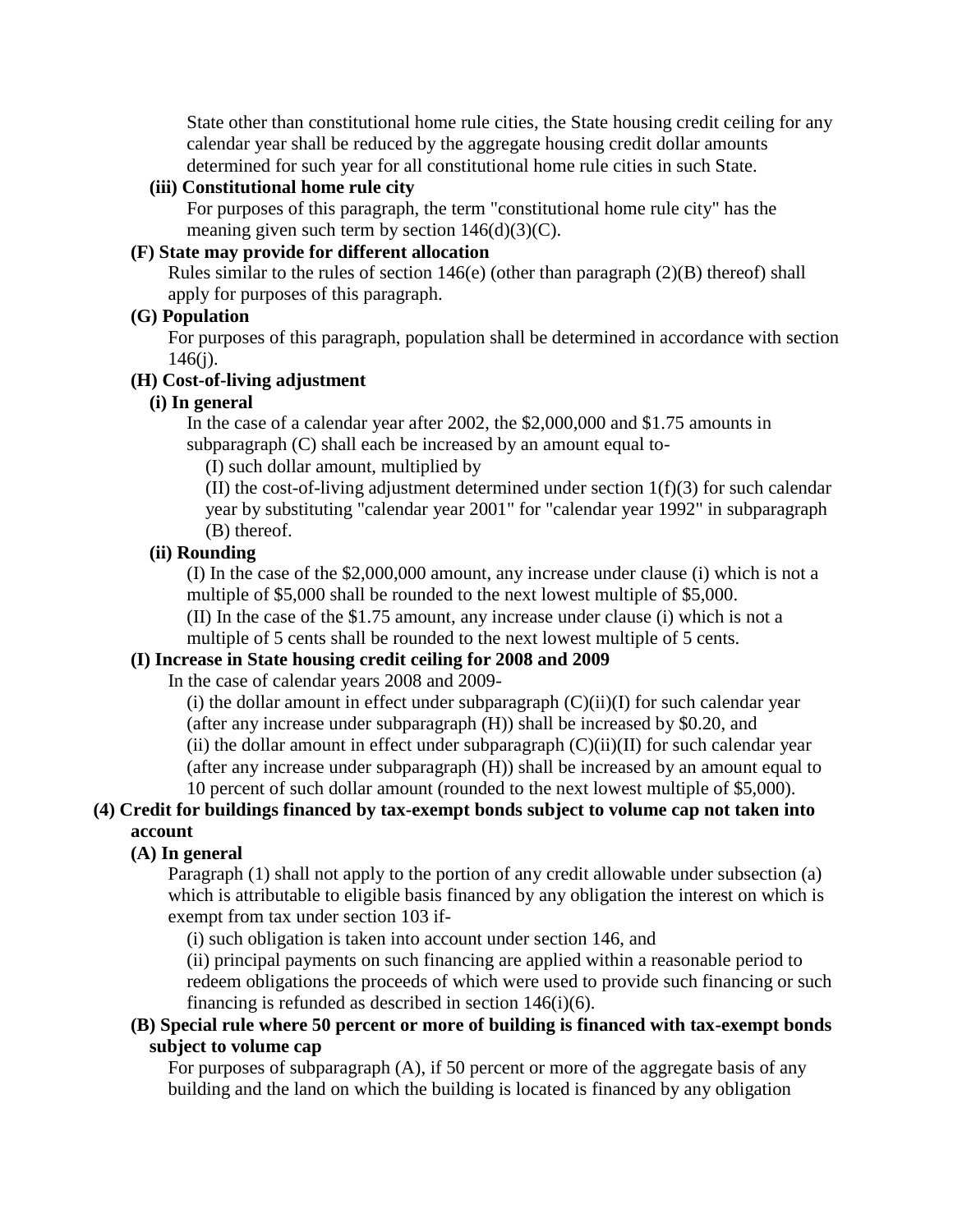described in subparagraph (A), paragraph (1) shall not apply to any portion of the credit allowable under subsection (a) with respect to such building.

# **(5) Portion of State ceiling set-aside for certain projects involving qualified nonprofit organizations**

## **(A) In general**

Not more than 90 percent of the State housing credit ceiling for any State for any calendar year shall be allocated to projects other than qualified low-income housing projects described in subparagraph (B).

# **(B) Projects involving qualified nonprofit organizations**

For purposes of subparagraph (A), a qualified low-income housing project is described in this subparagraph if a qualified nonprofit organization is to own an interest in the project (directly or through a partnership) and materially participate (within the meaning of section 469(h)) in the development and operation of the project throughout the compliance period.

# **(C) Qualified nonprofit organization**

For purposes of this paragraph, the term "qualified nonprofit organization" means any organization if-

(i) such organization is described in paragraph  $(3)$  or  $(4)$  of section 501 $(c)$  and is exempt from tax under section 501(a),

(ii) such organization is determined by the State housing credit agency not to be affiliated with or controlled by a for-profit organization;  $\frac{2}{3}$  $\frac{2}{3}$  $\frac{2}{3}$  and

(iii) 1 of the exempt purposes of such organization includes the fostering of lowincome housing.

# **(D) Treatment of certain subsidiaries**

# **(i) In general**

For purposes of this paragraph, a qualified nonprofit organization shall be treated as satisfying the ownership and material participation test of subparagraph (B) if any qualified corporation in which such organization holds stock satisfies such test.

## **(ii) Qualified corporation**

For purposes of clause (i), the term "qualified corporation" means any corporation if 100 percent of the stock of such corporation is held by 1 or more qualified nonprofit organizations at all times during the period such corporation is in existence.

## **(E) State may not override set-aside**

Nothing in subparagraph (F) of paragraph (3) shall be construed to permit a State not to comply with subparagraph (A) of this paragraph.

## **(6) Buildings eligible for credit only if minimum long-term commitment to low-income housing**

## **(A) In general**

No credit shall be allowed by reason of this section with respect to any building for the taxable year unless an extended low-income housing commitment is in effect as of the end of such taxable year.

## **(B) Extended low-income housing commitment**

For purposes of this paragraph, the term "extended low-income housing commitment" means any agreement between the taxpayer and the housing credit agency-

(i) which requires that the applicable fraction (as defined in subsection  $(c)(1)$ ) for the building for each taxable year in the extended use period will not be less than the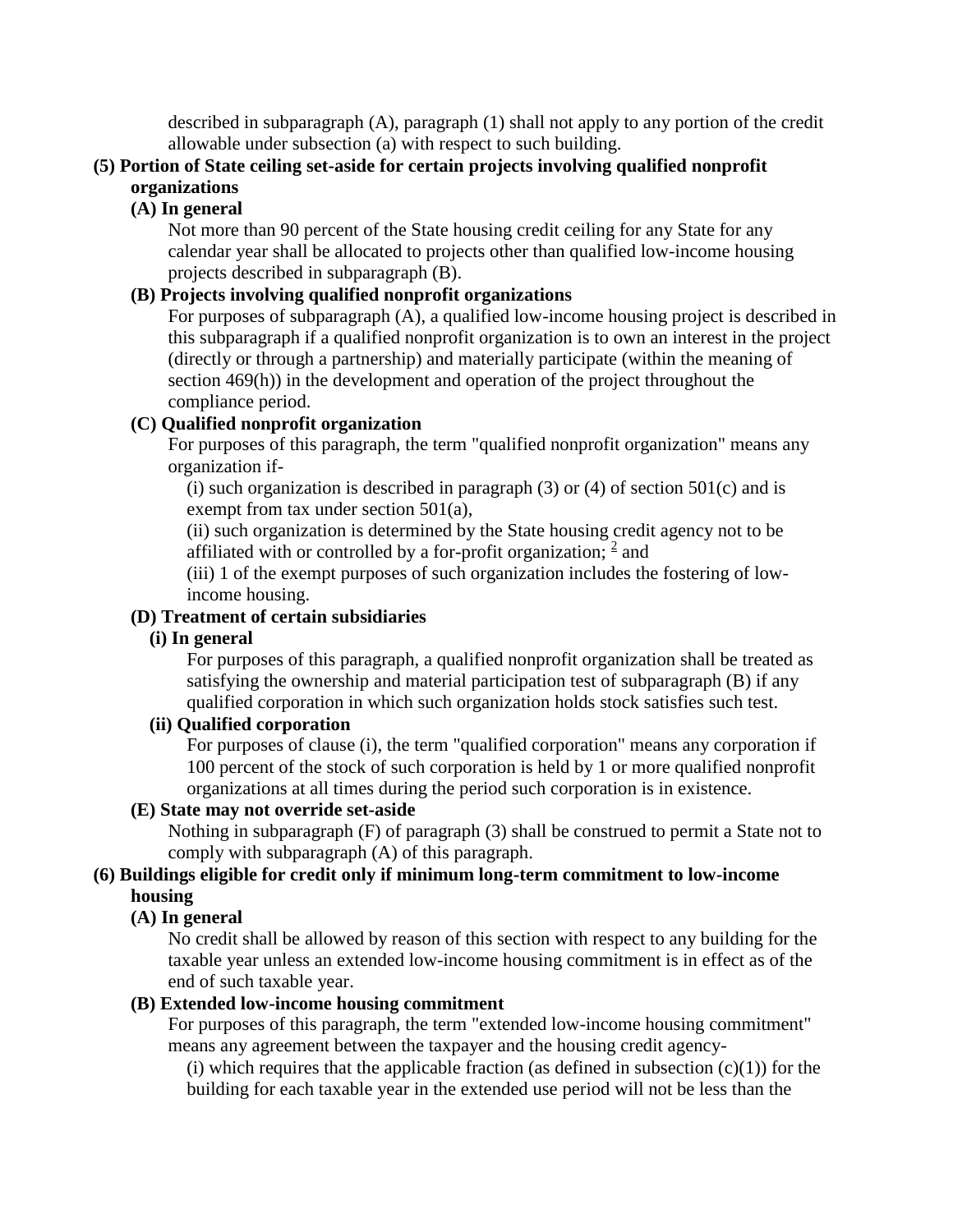applicable fraction specified in such agreement and which prohibits the actions described in subclauses (I) and (II) of subparagraph (E)(ii),

(ii) which allows individuals who meet the income limitation applicable to the building under subsection (g) (whether prospective, present, or former occupants of the building) the right to enforce in any State court the requirement and prohibitions of clause (i),

(iii) which prohibits the disposition to any person of any portion of the building to which such agreement applies unless all of the building to which such agreement applies is disposed of to such person,

(iv) which prohibits the refusal to lease to a holder of a voucher or certificate of eligibility under section 8 of the United States Housing Act of 1937 because of the status of the prospective tenant as such a holder,

(v) which is binding on all successors of the taxpayer, and

(vi) which, with respect to the property, is recorded pursuant to State law as a restrictive covenant.

#### **(C) Allocation of credit may not exceed amount necessary to support commitment (i) In general**

The housing credit dollar amount allocated to any building may not exceed the amount necessary to support the applicable fraction specified in the extended low-income housing commitment for such building, including any increase in such fraction pursuant to the application of subsection  $(f)(3)$  if such increase is reflected in an amended low-income housing commitment.

#### **(ii) Buildings financed by tax-exempt bonds**

If paragraph (4) applies to any building the amount of credit allowed in any taxable year may not exceed the amount necessary to support the applicable fraction specified in the extended low-income housing commitment for such building. Such commitment may be amended to increase such fraction.

#### **(D) Extended use period**

For purposes of this paragraph, the term "extended use period" means the period-

(i) beginning on the 1st day in the compliance period on which such building is part of a qualified low-income housing project, and

(ii) ending on the later of-

(I) the date specified by such agency in such agreement, or

(II) the date which is 15 years after the close of the compliance period.

# **(E) Exceptions if foreclosure or if no buyer willing to maintain low-income status**

# **(i) In general**

The extended use period for any building shall terminate-

(I) on the date the building is acquired by foreclosure (or instrument in lieu of foreclosure) unless the Secretary determines that such acquisition is part of an arrangement with the taxpayer a purpose of which is to terminate such period, or (II) on the last day of the period specified in subparagraph (I) if the housing credit agency is unable to present during such period a qualified contract for the acquisition of the low-income portion of the building by any person who will continue to operate such portion as a qualified low-income building.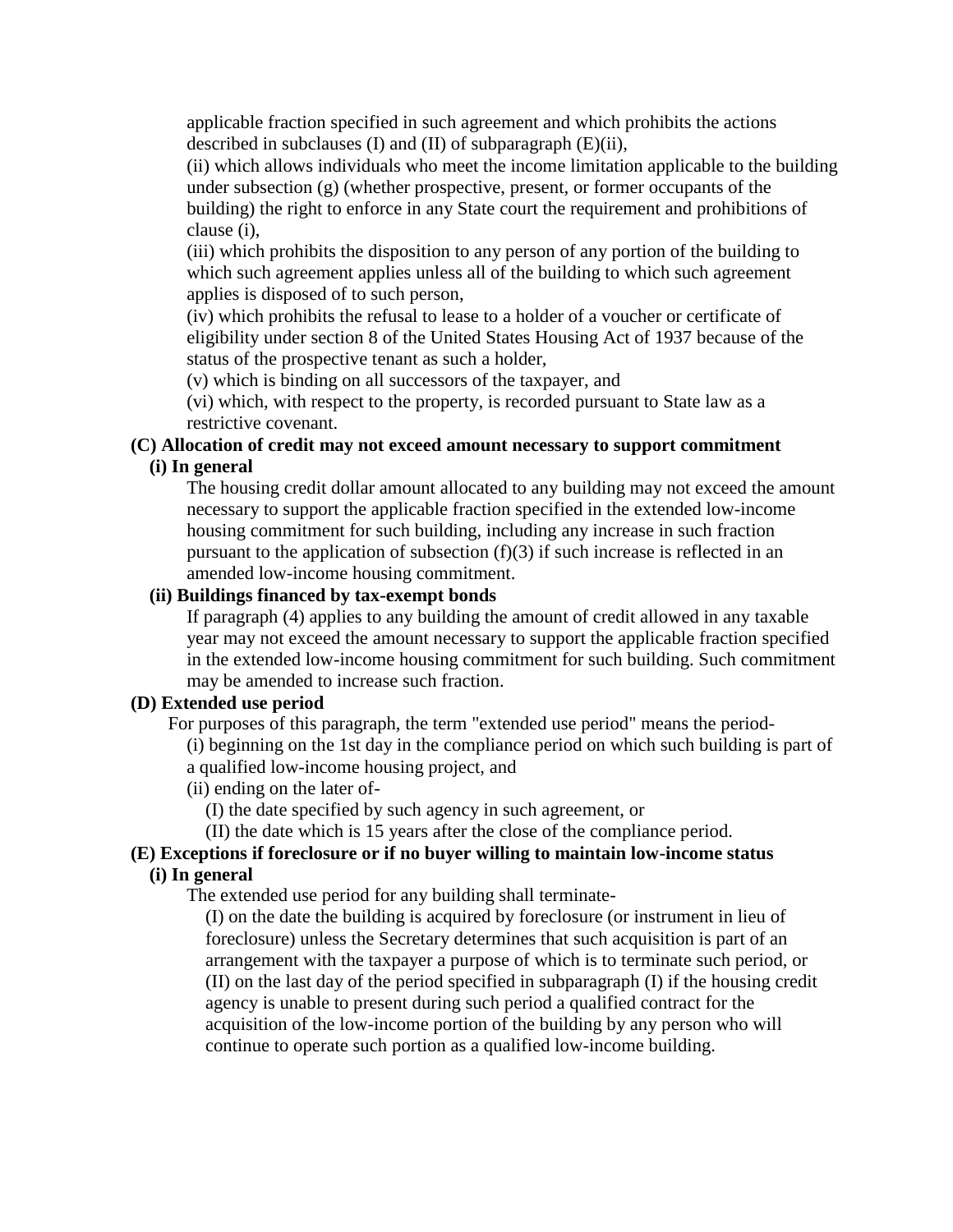Subclause (II) shall not apply to the extent more stringent requirements are provided in the agreement or in State law.

#### **(ii) Eviction, etc. of existing low-income tenants not permitted**

The termination of an extended use period under clause (i) shall not be construed to permit before the close of the 3-year period following such termination-

(I) the eviction or the termination of tenancy (other than for good cause) of an existing tenant of any low-income unit, or

(II) any increase in the gross rent with respect to such unit not otherwise permitted under this section.

## **(F) Qualified contract**

For purposes of subparagraph (E), the term "qualified contract" means a bona fide contract to acquire (within a reasonable period after the contract is entered into) the nonlow-income portion of the building for fair market value and the low-income portion of the building for an amount not less than the applicable fraction (specified in the extended low-income housing commitment) of-

(i) the sum of-

(I) the outstanding indebtedness secured by, or with respect to, the building,

(II) the adjusted investor equity in the building, plus

(III) other capital contributions not reflected in the amounts described in subclause (I) or (II), reduced by

(ii) cash distributions from (or available for distribution from) the project.

The Secretary shall prescribe such regulations as may be necessary or appropriate to carry out this paragraph, including regulations to prevent the manipulation of the amount determined under the preceding sentence.

## **(G) Adjusted investor equity**

## **(i) In general**

For purposes of subparagraph (E), the term "adjusted investor equity" means, with respect to any calendar year, the aggregate amount of cash taxpayers invested with respect to the project increased by the amount equal to-

(I) such amount, multiplied by

(II) the cost-of-living adjustment for such calendar year, determined under section

1(f)(3) by substituting the base calendar year for "calendar year 1987".

An amount shall be taken into account as an investment in the project only to the extent there was an obligation to invest such amount as of the beginning of the credit period and to the extent such amount is reflected in the adjusted basis of the project.

# **(ii) Cost-of-living increases in excess of 5 percent not taken into account**

Under regulations prescribed by the Secretary, if the CPI for any calendar year (as defined in section  $1(f)(4)$ ) exceeds the CPI for the preceding calendar year by more than 5 percent, the CPI for the base calendar year shall be increased such that such excess shall never be taken into account under clause (i).

## **(iii) Base calendar year**

For purposes of this subparagraph, the term "base calendar year" means the calendar year with or within which the 1st taxable year of the credit period ends.

## **(H) Low-income portion**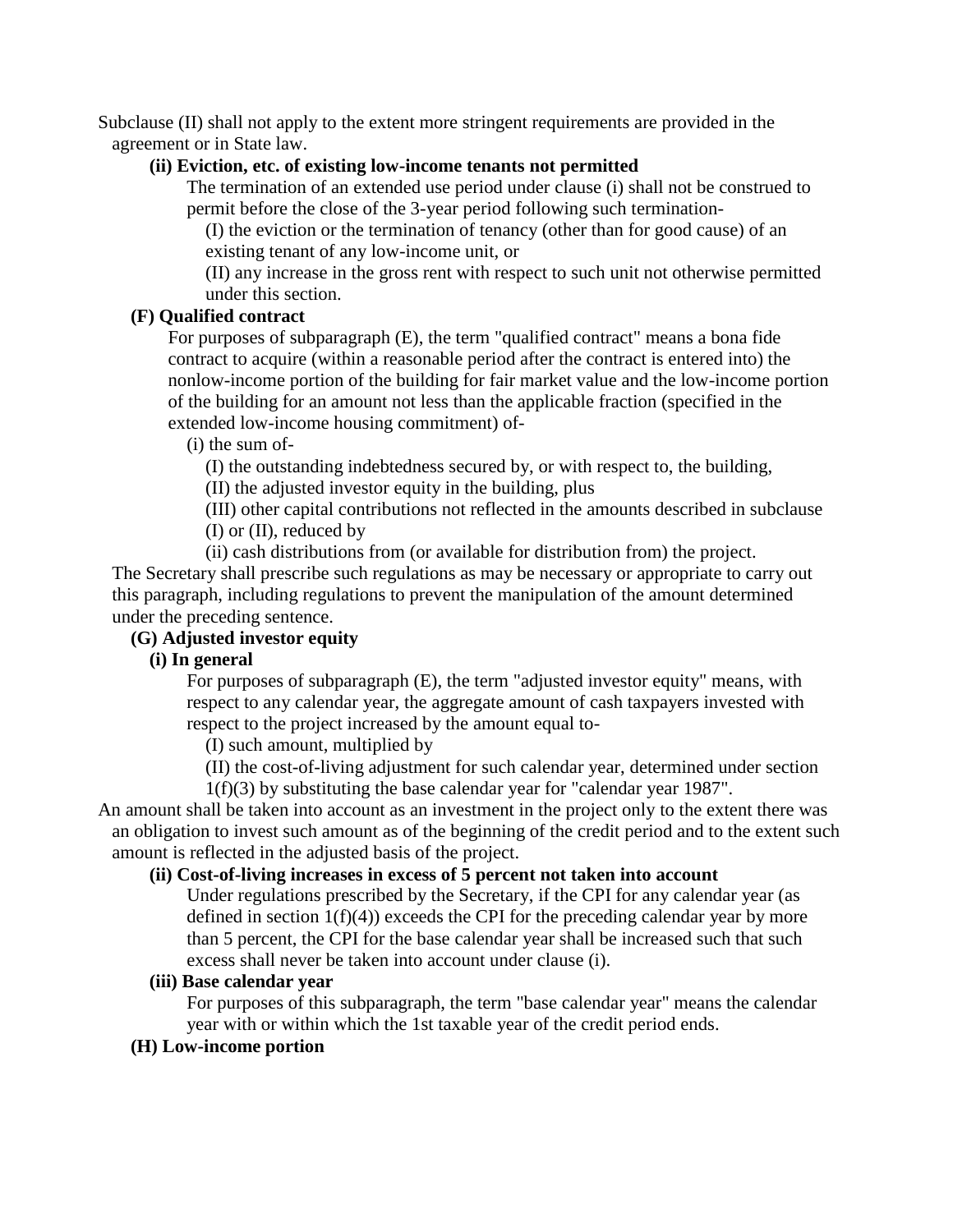For purposes of this paragraph, the low-income portion of a building is the portion of such building equal to the applicable fraction specified in the extended low-income housing commitment for the building.

#### **(I) Period for finding buyer**

The period referred to in this subparagraph is the 1-year period beginning on the date (after the 14th year of the compliance period) the taxpayer submits a written request to the housing credit agency to find a person to acquire the taxpayer's interest in the lowincome portion of the building.

## **(J) Effect of noncompliance**

If, during a taxable year, there is a determination that an extended low-income housing agreement was not in effect as of the beginning of such year, such determination shall not apply to any period before such year and subparagraph (A) shall be applied without regard to such determination if the failure is corrected within 1 year from the date of the determination.

## **(K) Projects which consist of more than 1 building**

The application of this paragraph to projects which consist of more than 1 building shall be made under regulations prescribed by the Secretary.

## **(7) Special rules**

#### **(A) Building must be located within jurisdiction of credit agency**

A housing credit agency may allocate its aggregate housing credit dollar amount only to buildings located in the jurisdiction of the governmental unit of which such agency is a part.

#### **(B) Agency allocations in excess of limit**

If the aggregate housing credit dollar amounts allocated by a housing credit agency for any calendar year exceed the portion of the State housing credit ceiling allocated to such agency for such calendar year, the housing credit dollar amounts so allocated shall be reduced (to the extent of such excess) for buildings in the reverse of the order in which the allocations of such amounts were made.

## **(C) Credit reduced if allocated credit dollar amount is less than credit which would be allowable without regard to placed in service convention, etc.**

## **(i) In general**

The amount of the credit determined under this section with respect to any building shall not exceed the clause (ii) percentage of the amount of the credit which would (but for this subparagraph) be determined under this section with respect to such building.

#### **(ii) Determination of percentage**

For purposes of clause (i), the clause (ii) percentage with respect to any building is the percentage which-

(I) the housing credit dollar amount allocated to such building bears to

(II) the credit amount determined in accordance with clause (iii).

## **(iii) Determination of credit amount**

The credit amount determined in accordance with this clause is the amount of the credit which would (but for this subparagraph) be determined under this section with respect to the building if-

(I) this section were applied without regard to paragraphs  $(2)(A)$  and  $(3)(B)$  of subsection (f), and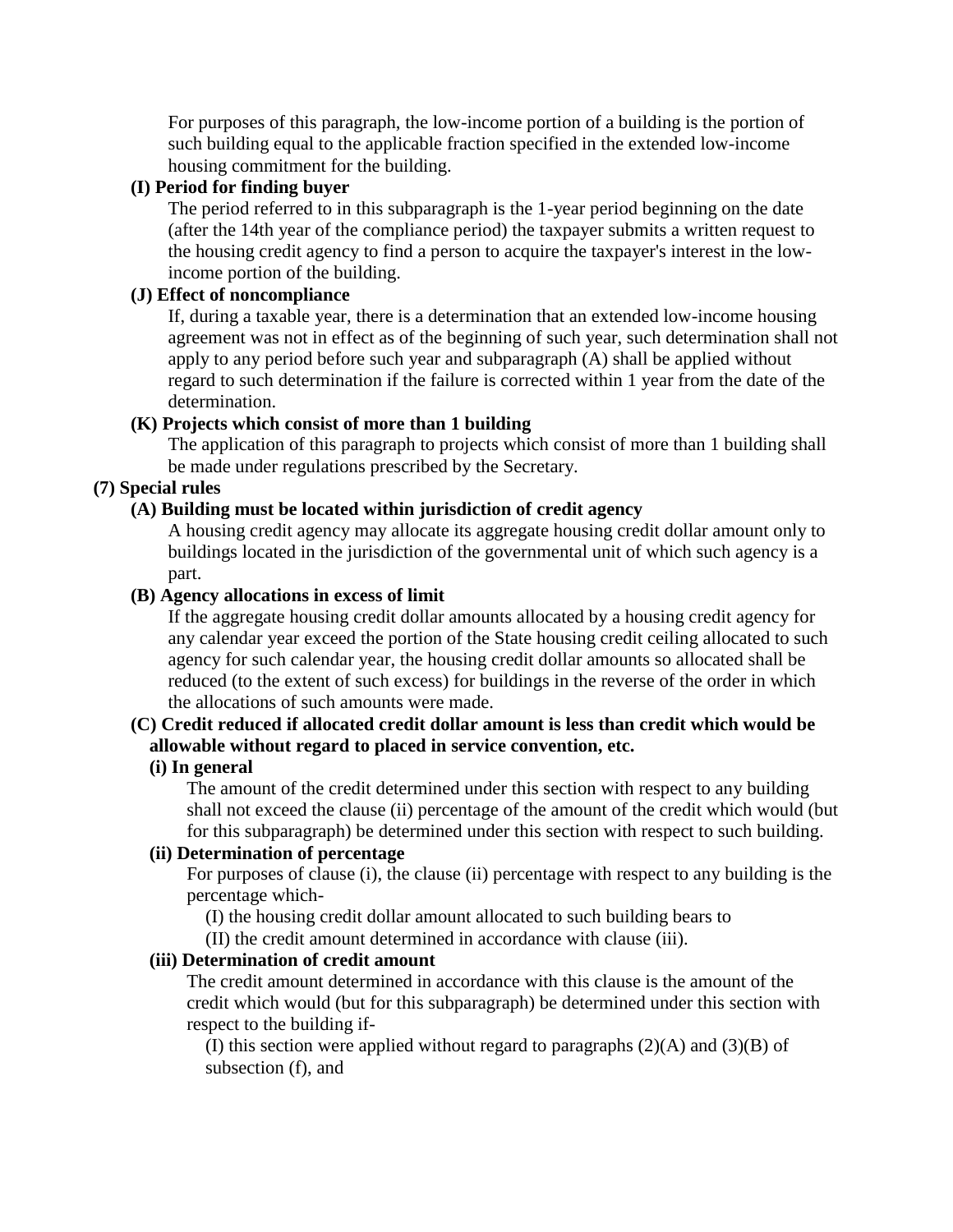(II) subsection (f)(3)(A) were applied without regard to "the percentage equal to  $2/3$ of".

**(D) Housing credit agency to specify applicable percentage and maximum qualified basis** In allocating a housing credit dollar amount to any building, the housing credit agency shall specify the applicable percentage and the maximum qualified basis which may be taken into account under this section with respect to such building. The applicable percentage and maximum qualified basis so specified shall not exceed the applicable percentage and qualified basis determined under this section without regard to this subsection.

#### **(8) Other definitions**

For purposes of this subsection-

#### **(A) Housing credit agency**

The term "housing credit agency" means any agency authorized to carry out this subsection.

#### **(B) Possessions treated as States**

The term "State" includes a possession of the United States.

#### **(i) Definitions and special rules**

For purposes of this section-

# **(1) Compliance period**

The term "compliance period" means, with respect to any building, the period of 15 taxable years beginning with the 1st taxable year of the credit period with respect thereto.

### **(2) Determination of whether building is federally subsidized**

#### **(A) In general**

Except as otherwise provided in this paragraph, for purposes of subsection  $(b)(1)$ , a new building shall be treated as federally subsidized for any taxable year if, at any time during such taxable year or any prior taxable year, there is or was outstanding any obligation the interest on which is exempt from tax under section 10[3](http://uscode.house.gov/view.xhtml?req=(title:26%20section:42%20edition:prelim)%20OR%20(granuleid:USC-prelim-title26-section42)&f=treesort&edition=prelim&num=0&jumpTo=true#42_3_target) the proceeds of which  $\frac{3}{2}$  are or were used (directly or indirectly) with respect to such building or the operation thereof.

## **(B) Election to reduce eligible basis by proceeds of obligations**

A tax-exempt obligation shall not be taken into account under subparagraph (A) if the taxpayer elects to exclude from the eligible basis of the building for purposes of subsection (d) the proceeds of such obligation.

## **(C) Special rule for subsidized construction financing**

Subparagraph (A) shall not apply to any tax-exempt obligation used to provide construction financing for any building if-

(i) such obligation (when issued) identified the building for which the proceeds of such obligation would be used, and

(ii) such obligation is redeemed before such building is placed in service.

## **(3) Low-income unit**

## **(A) In general**

The term "low-income unit" means any unit in a building if-

(i) such unit is rent-restricted (as defined in subsection  $(g)(2)$ ), and

(ii) the individuals occupying such unit meet the income limitation applicable under

subsection  $(g)(1)$  to the project of which such building is a part.

## **(B) Exceptions**

**(i) In general**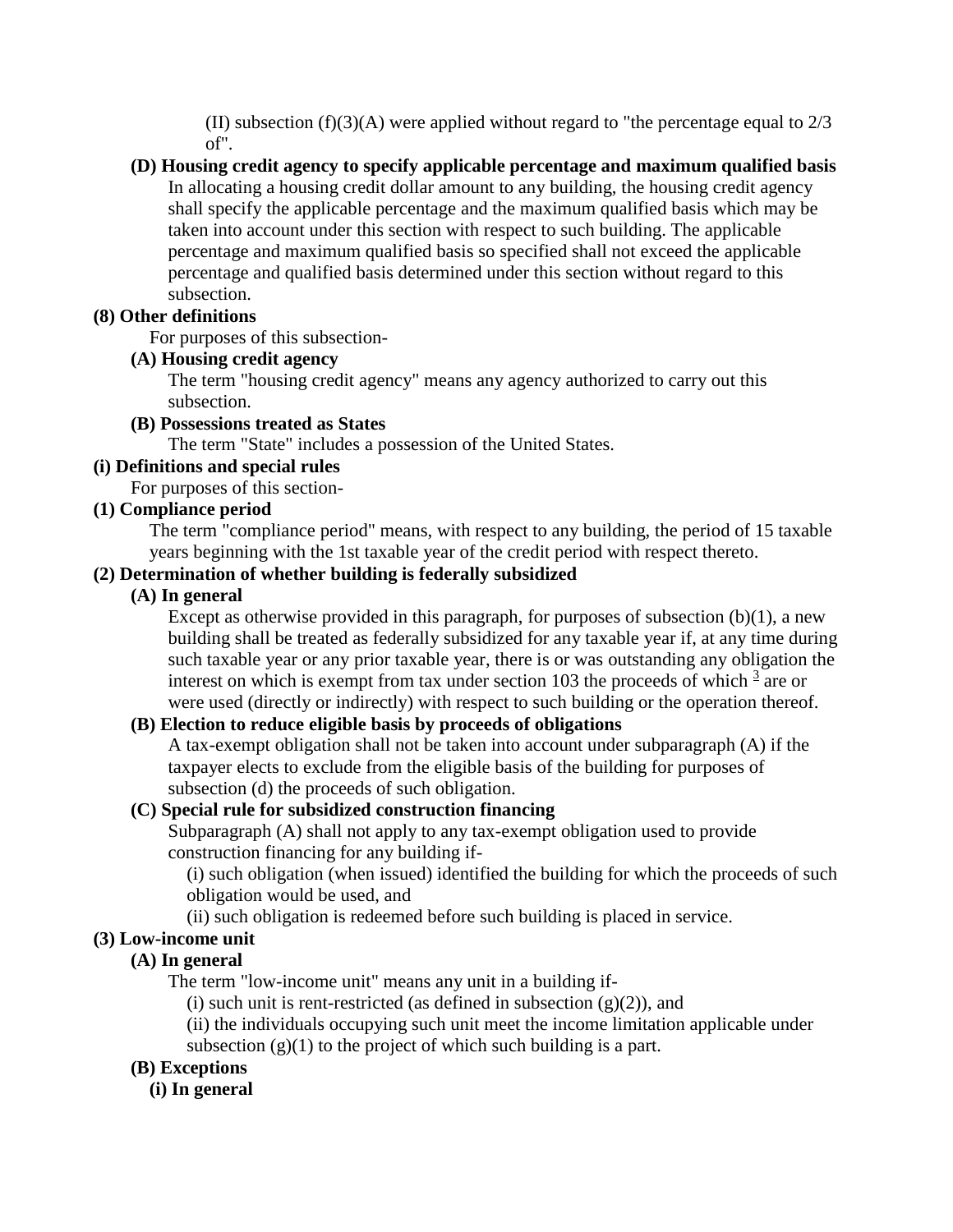A unit shall not be treated as a low-income unit unless the unit is suitable for occupancy and used other than on a transient basis.

#### **(ii) Suitability for occupancy**

For purposes of clause (i), the suitability of a unit for occupancy shall be determined under regulations prescribed by the Secretary taking into account local health, safety, and building codes.

## **(iii) Transitional housing for homeless**

For purposes of clause (i), a unit shall be considered to be used other than on a transient basis if the unit contains sleeping accommodations and kitchen and bathroom facilities and is located in a building-

(I) which is used exclusively to facilitate the transition of homeless individuals (within the meaning of section 103 of the McKinney-Vento Homeless Assistance Act (42 U.S.C. 11302), as in effect on the date of the enactment of this clause) to independent living within 24 months, and

(II) in which a governmental entity or qualified nonprofit organization (as defined in subsection (h)(5)) provides such individuals with temporary housing and supportive services designed to assist such individuals in locating and retaining permanent housing.

# **(iv) Single-room occupancy units**

For purposes of clause (i), a single-room occupancy unit shall not be treated as used on a transient basis merely because it is rented on a month-by-month basis.

# **(C) Special rule for buildings having 4 or fewer units**

In the case of any building which has 4 or fewer residential rental units, no unit in such building shall be treated as a low-income unit if the units in such building are owned by-

(i) any individual who occupies a residential unit in such building, or

(ii) any person who is related (as defined in subsection  $(d)(2)(D)(iii)$ ) to such individual.

## **(D) Certain students not to disqualify unit**

A unit shall not fail to be treated as a low-income unit merely because it is occupied-

(i) by an individual who is-

(I) a student and receiving assistance under title IV of the Social Security Act, (II) a student who was previously under the care and placement responsibility of the State agency responsible for administering a plan under part B or part E of title IV of the Social Security Act, or

(III) enrolled in a job training program receiving assistance under the Job Training Partnership Act or under other similar Federal, State, or local laws, or

(ii) entirely by full-time students if such students are-

(I) single parents and their children and such parents are not dependents (as defined in section 152, determined without regard to subsections  $(b)(1)$ ,  $(b)(2)$ , and  $(d)(1)(B)$ thereof) of another individual and such children are not dependents (as so defined) of another individual other than a parent of such children, or[.](http://uscode.house.gov/view.xhtml?req=(title:26%20section:42%20edition:prelim)%20OR%20(granuleid:USC-prelim-title26-section42)&f=treesort&edition=prelim&num=0&jumpTo=true#42_4_target) $\frac{4}{3}$ (II) married and file a joint return.

# **(E) Owner-occupied buildings having 4 or fewer units eligible for credit where**

**development plan**

**(i) In general**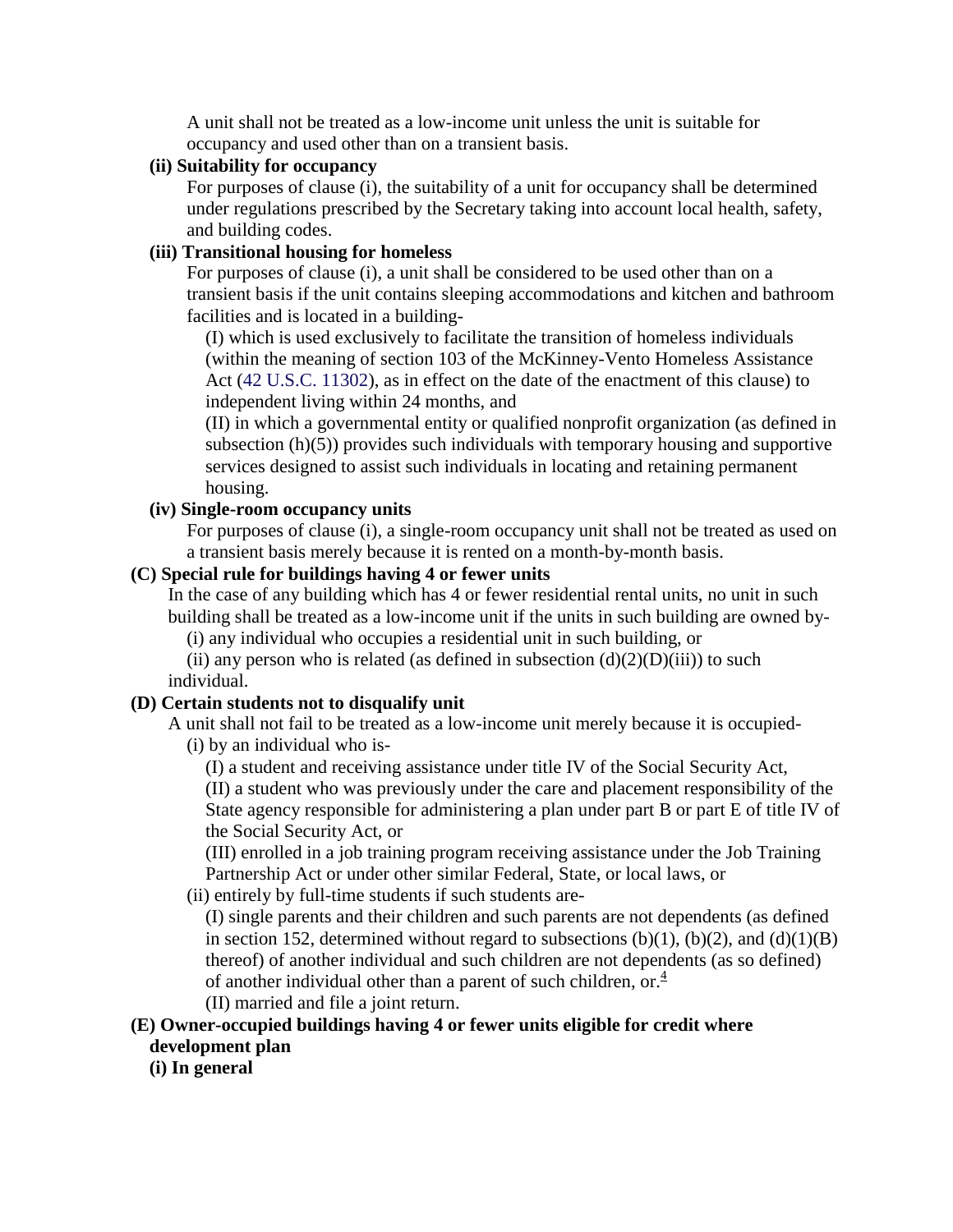Subparagraph (C) shall not apply to the acquisition or rehabilitation of a building pursuant to a development plan of action sponsored by a State or local government or a qualified nonprofit organization (as defined in subsection  $(h)(5)(C)$ ).

#### **(ii) Limitation on credit**

In the case of a building to which clause (i) applies, the applicable fraction shall not exceed 80 percent of the unit fraction.

### **(iii) Certain unrented units treated as owner-occupied**

In the case of a building to which clause (i) applies, any unit which is not rented for 90 days or more shall be treated as occupied by the owner of the building as of the 1st day it is not rented.

#### **(4) New building**

The term "new building" means a building the original use of which begins with the taxpayer.

#### **(5) Existing building**

The term "existing building" means any building which is not a new building.

#### **(6) Application to estates and trusts**

In the case of an estate or trust, the amount of the credit determined under subsection (a) and any increase in tax under subsection (j) shall be apportioned between the estate or trust and the beneficiaries on the basis of the income of the estate or trust allocable to each.

#### **(7) Impact of tenant's right of 1st refusal to acquire property**

#### **(A) In general**

No Federal income tax benefit shall fail to be allowable to the taxpayer with respect to any qualified low-income building merely by reason of a right of 1st refusal held by the tenants (in cooperative form or otherwise) or resident management corporation of such building or by a qualified nonprofit organization (as defined in subsection  $(h)(5)(C)$ ) or government agency to purchase the property after the close of the compliance period for a price which is not less than the minimum purchase price determined under subparagraph (B).

## **(B) Minimum purchase price**

For purposes of subparagraph (A), the minimum purchase price under this subparagraph is an amount equal to the sum of-

(i) the principal amount of outstanding indebtedness secured by the building (other than indebtedness incurred within the 5-year period ending on the date of the sale to the tenants), and

(ii) all Federal, State, and local taxes attributable to such sale.

Except in the case of Federal income taxes, there shall not be taken into account under clause (ii) any additional tax attributable to the application of clause (ii).

#### **(8) Treatment of rural projects**

For purposes of this section, in the case of any project for residential rental property located in a rural area (as defined in section 520 of the Housing Act of 1949), any income limitation measured by reference to area median gross income shall be measured by reference to the greater of area median gross income or national non-metropolitan median income. The preceding sentence shall not apply with respect to any building if paragraph (1) of section 42(h) does not apply by reason of paragraph (4) thereof to any portion of the credit determined under this section with respect to such building.

#### **(9) Coordination with low-income housing grants**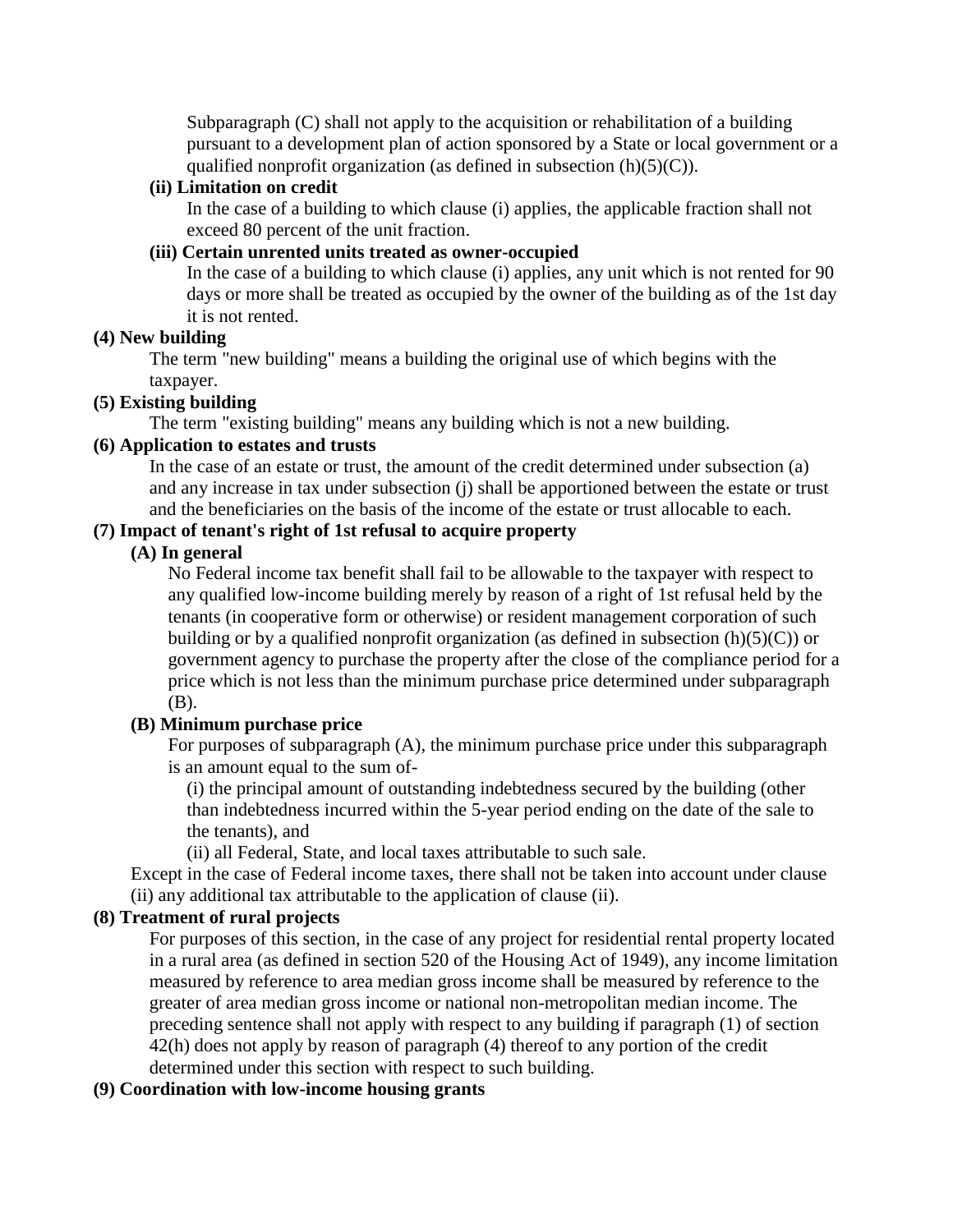#### **(A) Reduction in State housing credit ceiling for low-income housing grants received in 2009**

For purposes of this section, the amounts described in clauses (i) through (iv) of subsection  $(h)(3)(C)$  with respect to any State for 2009 shall each be reduced by so much of such amount as is taken into account in determining the amount of any grant to such State under section 1602 of the American Recovery and Reinvestment Tax Act of 2009.

#### **(B) Special rule for basis**

Basis of a qualified low-income building shall not be reduced by the amount of any grant described in subparagraph (A).

### **(j) Recapture of credit**

#### **(1) In general**

If-

(A) as of the close of any taxable year in the compliance period, the amount of the qualified basis of any building with respect to the taxpayer is less than

(B) the amount of such basis as of the close of the preceding taxable year, then the taxpayer's tax under this chapter for the taxable year shall be increased by the credit recapture amount.

#### **(2) Credit recapture amount**

For purposes of paragraph (1), the credit recapture amount is an amount equal to the sum of-

(A) the aggregate decrease in the credits allowed to the taxpayer under section 38 for all prior taxable years which would have resulted if the accelerated portion of the credit allowable by reason of this section were not allowed for all prior taxable years with respect to the excess of the amount described in paragraph  $(1)(B)$  over the amount described in paragraph  $(1)(A)$ , plus

(B) interest at the overpayment rate established under section 6621 on the amount determined under subparagraph (A) for each prior taxable year for the period beginning on the due date for filing the return for the prior taxable year involved.

No deduction shall be allowed under this chapter for interest described in subparagraph (B).

# **(3) Accelerated portion of credit**

For purposes of paragraph (2), the accelerated portion of the credit for the prior taxable years with respect to any amount of basis is the excess of-

(A) the aggregate credit allowed by reason of this section (without regard to this subsection) for such years with respect to such basis, over

(B) the aggregate credit which would be allowable by reason of this section for such years with respect to such basis if the aggregate credit which would (but for this subsection) have been allowable for the entire compliance period were allowable ratably over 15 years.

## **(4) Special rules**

## **(A) Tax benefit rule**

The tax for the taxable year shall be increased under paragraph (1) only with respect to credits allowed by reason of this section which were used to reduce tax liability. In the case of credits not so used to reduce tax liability, the carryforwards and carrybacks under section 39 shall be appropriately adjusted.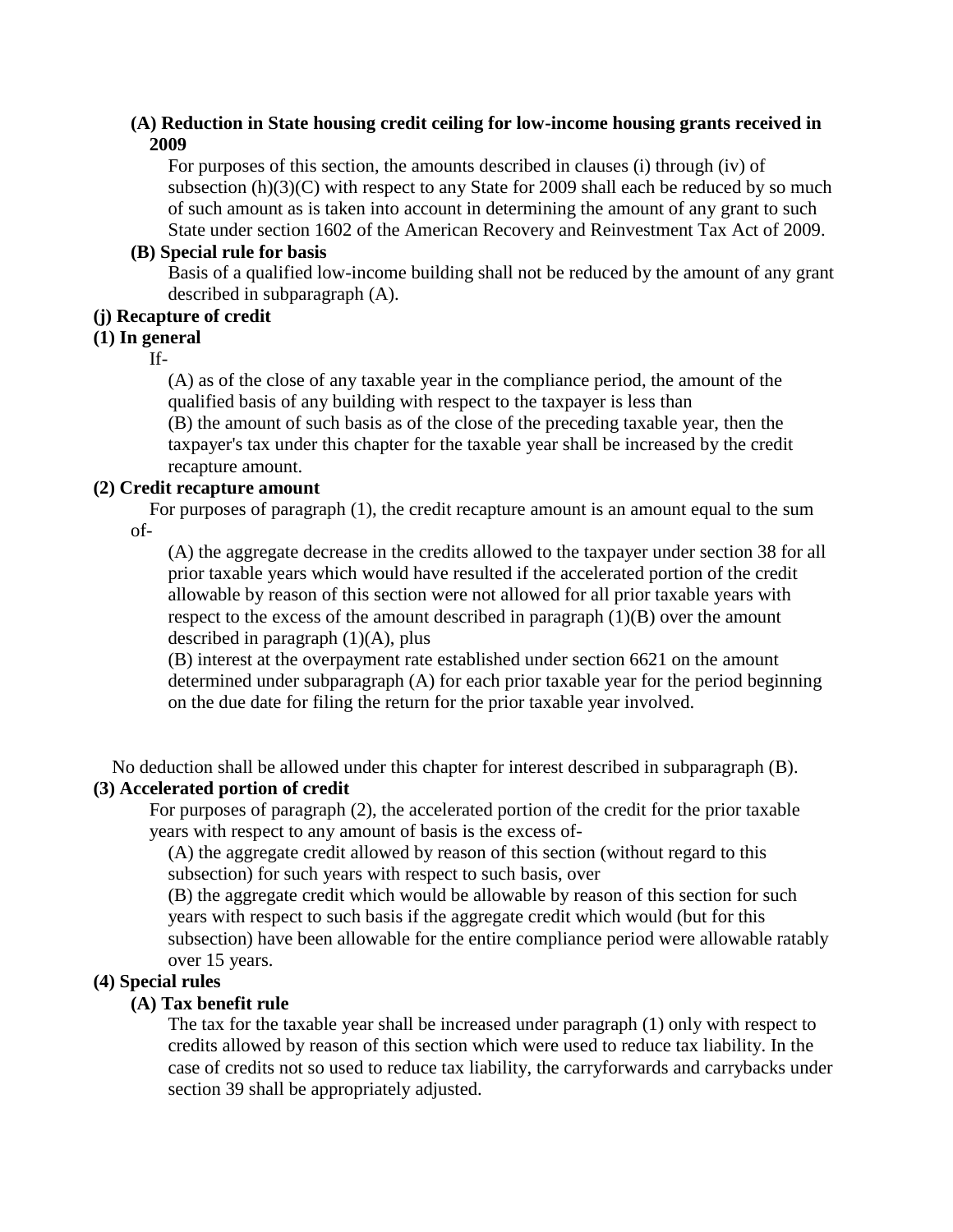#### **(B) Only basis for which credit allowed taken into account**

Qualified basis shall be taken into account under paragraph (1)(B) only to the extent such basis was taken into account in determining the credit under subsection (a) for the preceding taxable year referred to in such paragraph.

## **(C) No recapture of additional credit allowable by reason of subsection (f)(3)**

Paragraph (1) shall apply to a decrease in qualified basis only to the extent such decrease exceeds the amount of qualified basis with respect to which a credit was allowable for the taxable year referred to in paragraph  $(1)(B)$  by reason of subsection  $(f)(3)$ .

#### **(D) No credits against tax**

Any increase in tax under this subsection shall not be treated as a tax imposed by this chapter for purposes of determining the amount of any credit under this chapter.

## **(E) No recapture by reason of casualty loss**

The increase in tax under this subsection shall not apply to a reduction in qualified basis by reason of a casualty loss to the extent such loss is restored by reconstruction or replacement within a reasonable period established by the Secretary.

#### **(F) No recapture where de minimis changes in floor space**

The Secretary may provide that the increase in tax under this subsection shall not apply with respect to any building if-

(i) such increase results from a de minimis change in the floor space fraction under subsection  $(c)(1)$ , and

(ii) the building is a qualified low-income building after such change.

### **(5) Certain partnerships treated as the taxpayer**

## **(A) In general**

For purposes of applying this subsection to a partnership to which this paragraph applies- (i) such partnership shall be treated as the taxpayer to which the credit allowable under subsection (a) was allowed,

(ii) the amount of such credit allowed shall be treated as the amount which would have been allowed to the partnership were such credit allowable to such partnership,

(iii) paragraph  $(4)(A)$  shall not apply, and

(iv) the amount of the increase in tax under this subsection for any taxable year shall be allocated among the partners of such partnership in the same manner as such partnership's taxable income for such year is allocated among such partners.

#### **(B) Partnerships to which paragraph applies**

This paragraph shall apply to any partnership which has 35 or more partners unless the partnership elects not to have this paragraph apply.

## **(C) Special rules**

#### **(i) Husband and wife treated as 1 partner**

For purposes of subparagraph (B)(i), a husband and wife (and their estates) shall be treated as 1 partner.

#### **(ii) Election irrevocable**

Any election under subparagraph (B), once made, shall be irrevocable.

#### **(6) No recapture on disposition of building which continues in qualified use**

#### **(A) In general**

The increase in tax under this subsection shall not apply solely by reason of the disposition of a building (or an interest therein) if it is reasonably expected that such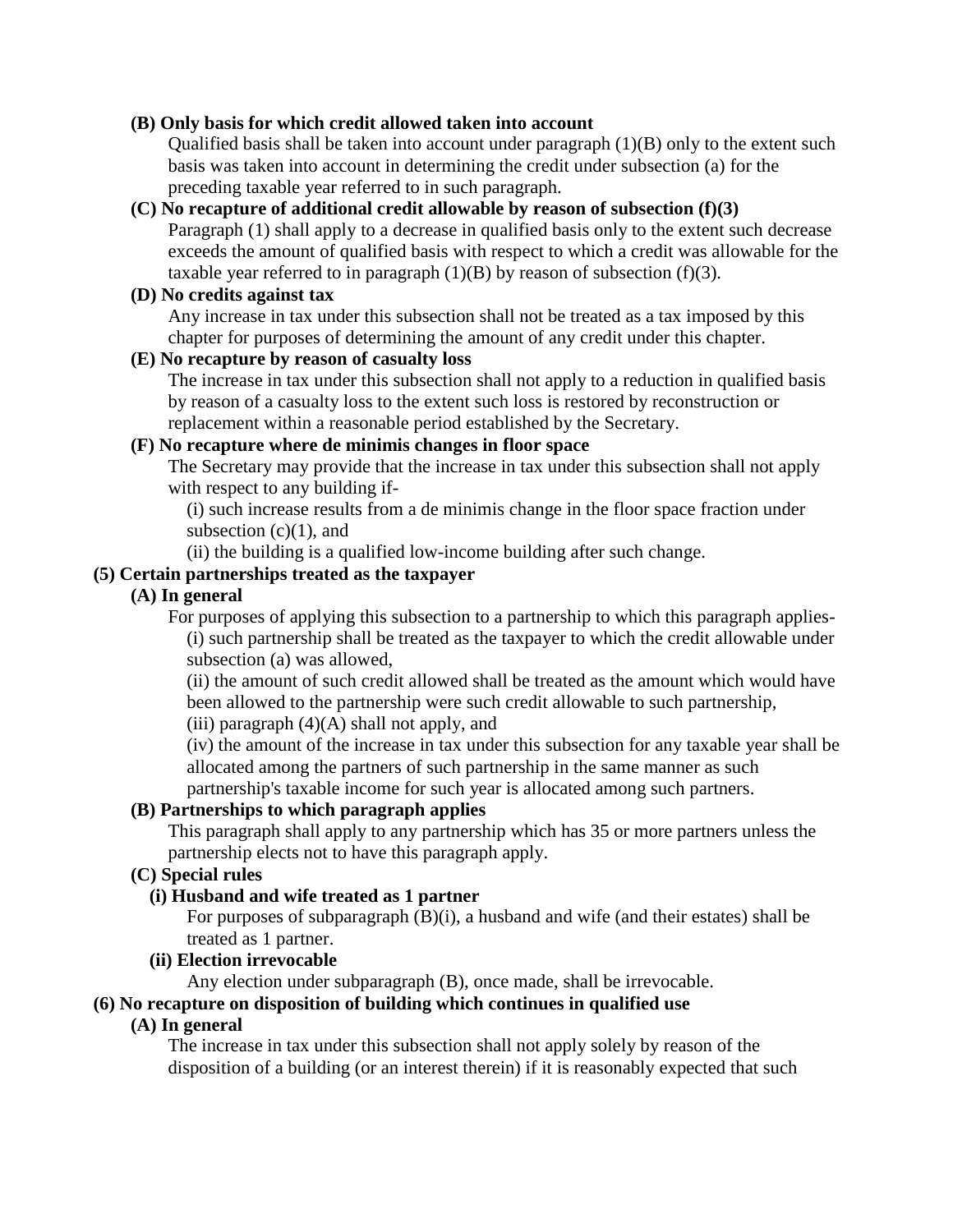building will continue to be operated as a qualified low-income building for the remaining compliance period with respect to such building.

#### **(B) Statute of limitations**

If a building (or an interest therein) is disposed of during any taxable year and there is any reduction in the qualified basis of such building which results in an increase in tax under this subsection for such taxable or any subsequent taxable year, then-

(i) the statutory period for the assessment of any deficiency with respect to such increase in tax shall not expire before the expiration of 3 years from the date the Secretary is notified by the taxpayer (in such manner as the Secretary may prescribe) of such reduction in qualified basis, and

(ii) such deficiency may be assessed before the expiration of such 3-year period notwithstanding the provisions of any other law or rule of law which would otherwise prevent such assessment.

#### **(k) Application of at-risk rules**

For purposes of this section-

## **(1) In general**

Except as otherwise provided in this subsection, rules similar to the rules of section  $49(a)(1)$ (other than subparagraphs  $(D)(ii)(II)$  and  $(D)(iv)(I)$  thereof), section 49(a)(2), and section 49(b)(1) shall apply in determining the qualified basis of any building in the same manner as such sections apply in determining the credit base of property.

## **(2) Special rules for determining qualified person**

For purposes of paragraph (1)-

# **(A) In general**

If the requirements of subparagraphs  $(B)$ ,  $(C)$ , and  $(D)$  are met with respect to any financing borrowed from a qualified nonprofit organization (as defined in subsection (h)(5)), the determination of whether such financing is qualified commercial financing with respect to any qualified low-income building shall be made without regard to whether such organization-

(i) is actively and regularly engaged in the business of lending money, or

(ii) is a person described in section  $49(a)(1)(D)(iv)(II)$ .

## **(B) Financing secured by property**

The requirements of this subparagraph are met with respect to any financing if such financing is secured by the qualified low-income building, except that this subparagraph shall not apply in the case of a federally assisted building described in subsection  $(d)(6)(B)$  if-

(i) a security interest in such building is not permitted by a Federal agency holding or insuring the mortgage secured by such building, and

(ii) the proceeds from the financing (if any) are applied to acquire or improve such building. $\frac{5}{2}$  $\frac{5}{2}$  $\frac{5}{2}$ 

# **(C) Portion of building attributable to financing**

The requirements of this subparagraph are met with respect to any financing for any taxable year in the compliance period if, as of the close of such taxable year, not more than 60 percent of the eligible basis of the qualified low-income building is attributable to such financing (reduced by the principal and interest of any governmental financing which is part of a wrap-around mortgage involving such financing).

## **(D) Repayment of principal and interest**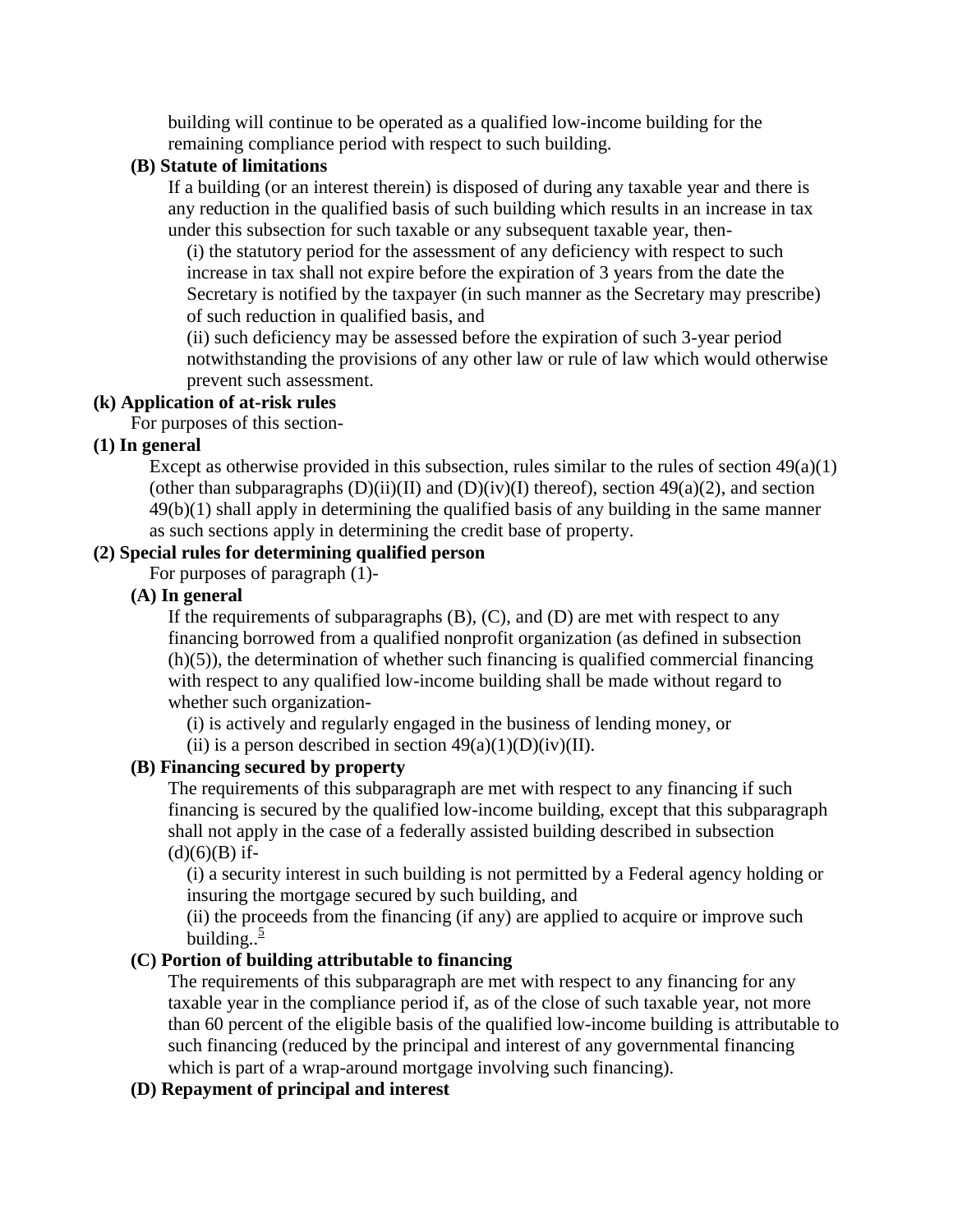The requirements of this subparagraph are met with respect to any financing if such financing is fully repaid on or before the earliest of-

(i) the date on which such financing matures,

(ii) the 90th day after the close of the compliance period with respect to the qualified low-income building, or

(iii) the date of its refinancing or the sale of the building to which such financing relates.

In the case of a qualified nonprofit organization which is not described in section  $49(a)(1)(D)(iv)(II)$  with respect to a building, clause (ii) of this subparagraph shall be applied as if the date described therein were the 90th day after the earlier of the date the building ceases to be a qualified low-income building or the date which is 15 years after the close of a compliance period with respect thereto.

# **(3) Present value of financing**

If the rate of interest on any financing described in paragraph  $(2)(A)$  is less than the rate which is 1 percentage point below the applicable Federal rate as of the time such financing is incurred, then the qualified basis (to which such financing relates) of the qualified lowincome building shall be the present value of the amount of such financing, using as the discount rate such applicable Federal rate. For purposes of the preceding sentence, the rate of interest on any financing shall be determined by treating interest to the extent of government subsidies as not payable.

#### **(4) Failure to fully repay**

#### **(A) In general**

To the extent that the requirements of paragraph  $(2)(D)$  are not met, then the taxpayer's tax under this chapter for the taxable year in which such failure occurs shall be increased by an amount equal to the applicable portion of the credit under this section with respect to such building, increased by an amount of interest for the period-

(i) beginning with the due date for the filing of the return of tax imposed by chapter 1 for the 1st taxable year for which such credit was allowable, and

(ii) ending with the due date for the taxable year in which such failure occurs,

determined by using the underpayment rate and method under section 6621.

## **(B) Applicable portion**

For purposes of subparagraph (A), the term "applicable portion" means the aggregate decrease in the credits allowed to a taxpayer under section 38 for all prior taxable years which would have resulted if the eligible basis of the building were reduced by the amount of financing which does not meet requirements of paragraph (2)(D).

#### **(C) Certain rules to apply**

Rules similar to the rules of subparagraphs  $(A)$  and  $(D)$  of subsection  $(j)(4)$  shall apply for purposes of this subsection.

### **(l) Certifications and other reports to Secretary**

#### **(1) Certification with respect to 1st year of credit period**

Following the close of the 1st taxable year in the credit period with respect to any qualified low-income building, the taxpayer shall certify to the Secretary (at such time and in such form and in such manner as the Secretary prescribes)-

(A) the taxable year, and calendar year, in which such building was placed in service,

(B) the adjusted basis and eligible basis of such building as of the close of the 1st year of the credit period,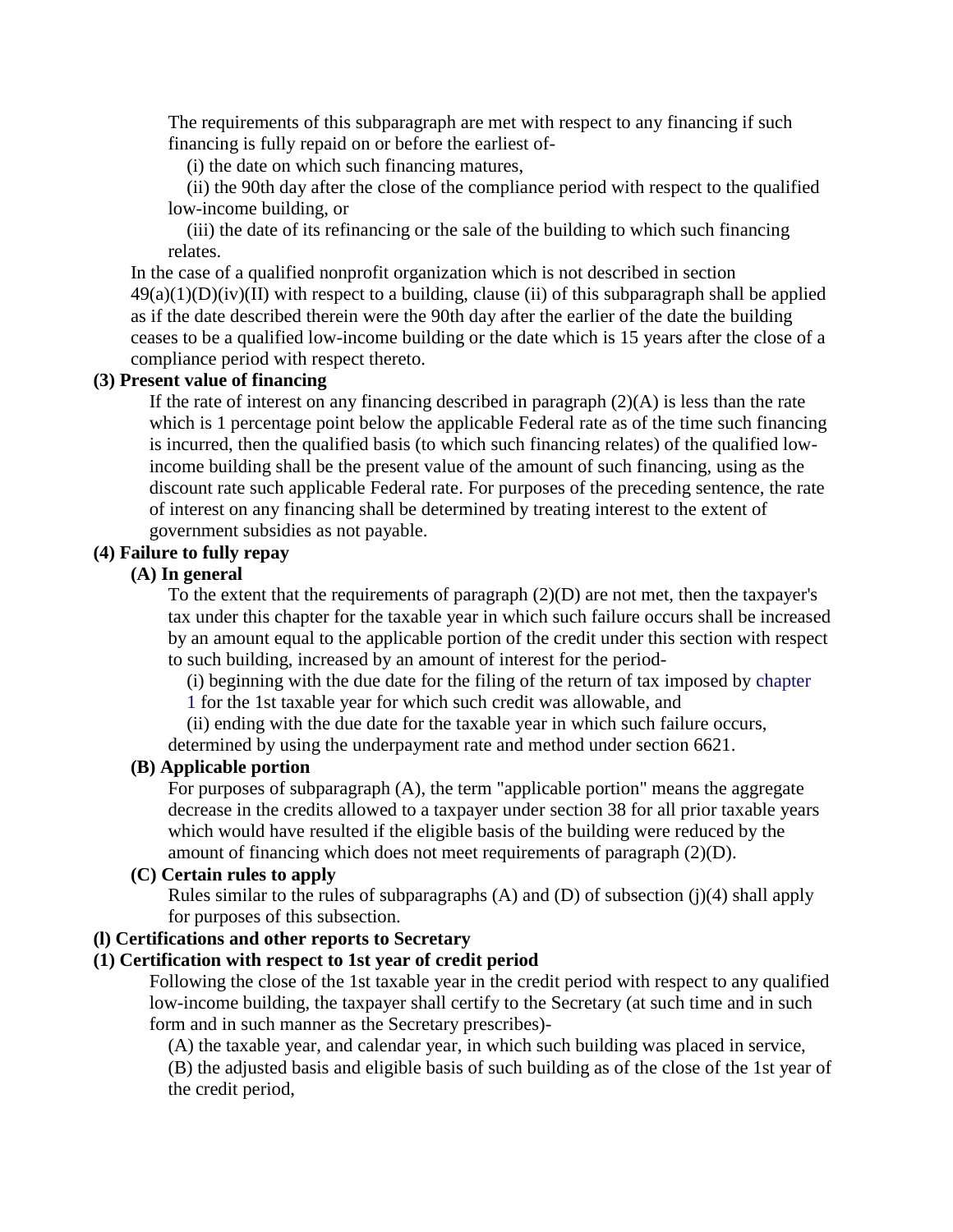(C) the maximum applicable percentage and qualified basis permitted to be taken into account by the appropriate housing credit agency under subsection (h),

(D) the election made under subsection (g) with respect to the qualified low-income housing project of which such building is a part, and

(E) such other information as the Secretary may require.

In the case of a failure to make the certification required by the preceding sentence on the date prescribed therefor, unless it is shown that such failure is due to reasonable cause and not to willful neglect, no credit shall be allowable by reason of subsection (a) with respect to such building for any taxable year ending before such certification is made.

## **(2) Annual reports to the Secretary**

The Secretary may require taxpayers to submit an information return (at such time and in such form and manner as the Secretary prescribes) for each taxable year setting forth-

(A) the qualified basis for the taxable year of each qualified low-income building of the taxpayer,

 $(B)$  the information described in paragraph  $(1)(C)$  for the taxable year, and

(C) such other information as the Secretary may require.

The penalty under section 6652(j) shall apply to any failure to submit the return required by the Secretary under the preceding sentence on the date prescribed therefor.

## **(3) Annual reports from housing credit agencies**

Each agency which allocates any housing credit amount to any building for any calendar year shall submit to the Secretary (at such time and in such manner as the Secretary shall prescribe) an annual report specifying-

(A) the amount of housing credit amount allocated to each building for such year,

(B) sufficient information to identify each such building and the taxpayer with respect thereto, and

(C) such other information as the Secretary may require.

The penalty under section 6652(j) shall apply to any failure to submit the report required by the preceding sentence on the date prescribed therefor.

## **(m) Responsibilities of housing credit agencies**

## **(1) Plans for allocation of credit among projects**

## **(A) In general**

Notwithstanding any other provision of this section, the housing credit dollar amount with respect to any building shall be zero unless-

(i) such amount was allocated pursuant to a qualified allocation plan of the housing credit agency which is approved by the governmental unit (in accordance with rules similar to the rules of section  $147(f)(2)$  (other than subparagraph (B)(ii) thereof)) of which such agency is a part,

(ii) such agency notifies the chief executive officer (or the equivalent) of the local jurisdiction within which the building is located of such project and provides such individual a reasonable opportunity to comment on the project,

(iii) a comprehensive market study of the housing needs of low-income individuals in the area to be served by the project is conducted before the credit allocation is made and at the developer's expense by a disinterested party who is approved by such agency, and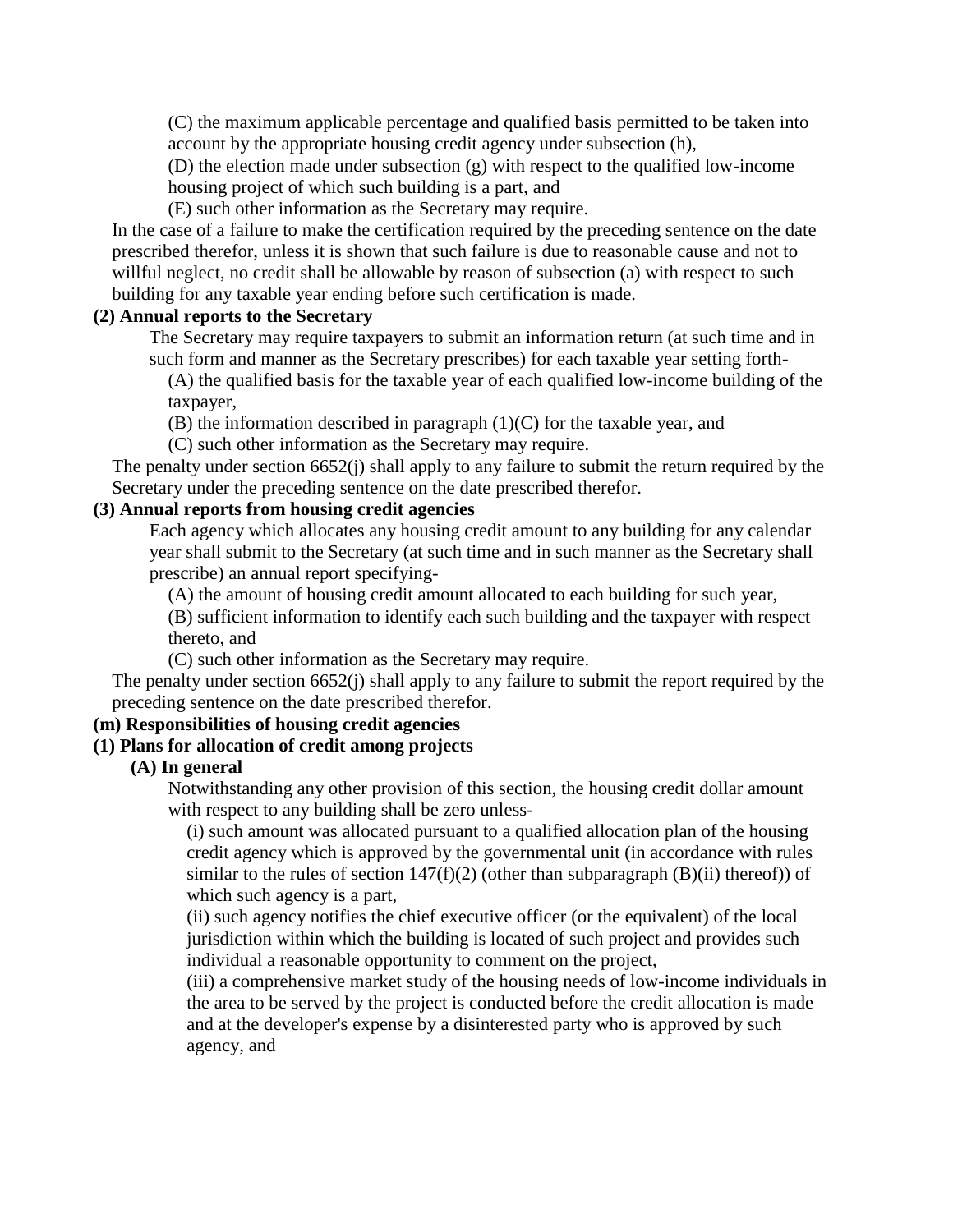(iv) a written explanation is available to the general public for any allocation of a housing credit dollar amount which is not made in accordance with established priorities and selection criteria of the housing credit agency.

## **(B) Qualified allocation plan**

For purposes of this paragraph, the term "qualified allocation plan" means any plan- (i) which sets forth selection criteria to be used to determine housing priorities of the housing credit agency which are appropriate to local conditions,

(ii) which also gives preference in allocating housing credit dollar amounts among selected projects to-

(I) projects serving the lowest income tenants,

(II) projects obligated to serve qualified tenants for the longest periods, and (III) projects which are located in qualified census tracts (as defined in subsection  $(d)(5)(C)$  and the development of which contributes to a concerted community revitalization plan, and

(iii) which provides a procedure that the agency (or an agent or other private contractor of such agency) will follow in monitoring for noncompliance with the provisions of this section and in notifying the Internal Revenue Service of such noncompliance which such agency becomes aware of and in monitoring for noncompliance with habitability standards through regular site visits.

# **(C) Certain selection criteria must be used**

The selection criteria set forth in a qualified allocation plan must include

(i) project location,

(ii) housing needs characteristics,

(iii) project characteristics, including whether the project includes the use of existing housing as part of a community revitalization plan,

(iv) sponsor characteristics,

(v) tenant populations with special housing needs,

(vi) public housing waiting lists,

- (vii) tenant populations of individuals with children,
- (viii) projects intended for eventual tenant ownership,
- (ix) the energy efficiency of the project, and

(x) the historic nature of the project.

# **(D) Application to bond financed projects**

Subsection (h)(4) shall not apply to any project unless the project satisfies the requirements for allocation of a housing credit dollar amount under the qualified allocation plan applicable to the area in which the project is located.

# **(2) Credit allocated to building not to exceed amount necessary to assure project feasibility**

## **(A) In general**

The housing credit dollar amount allocated to a project shall not exceed the amount the housing credit agency determines is necessary for the financial feasibility of the project and its viability as a qualified low-income housing project throughout the credit period.

## **(B) Agency evaluation**

In making the determination under subparagraph (A), the housing credit agency shall consider-

(i) the sources and uses of funds and the total financing planned for the project,

(ii) any proceeds or receipts expected to be generated by reason of tax benefits,